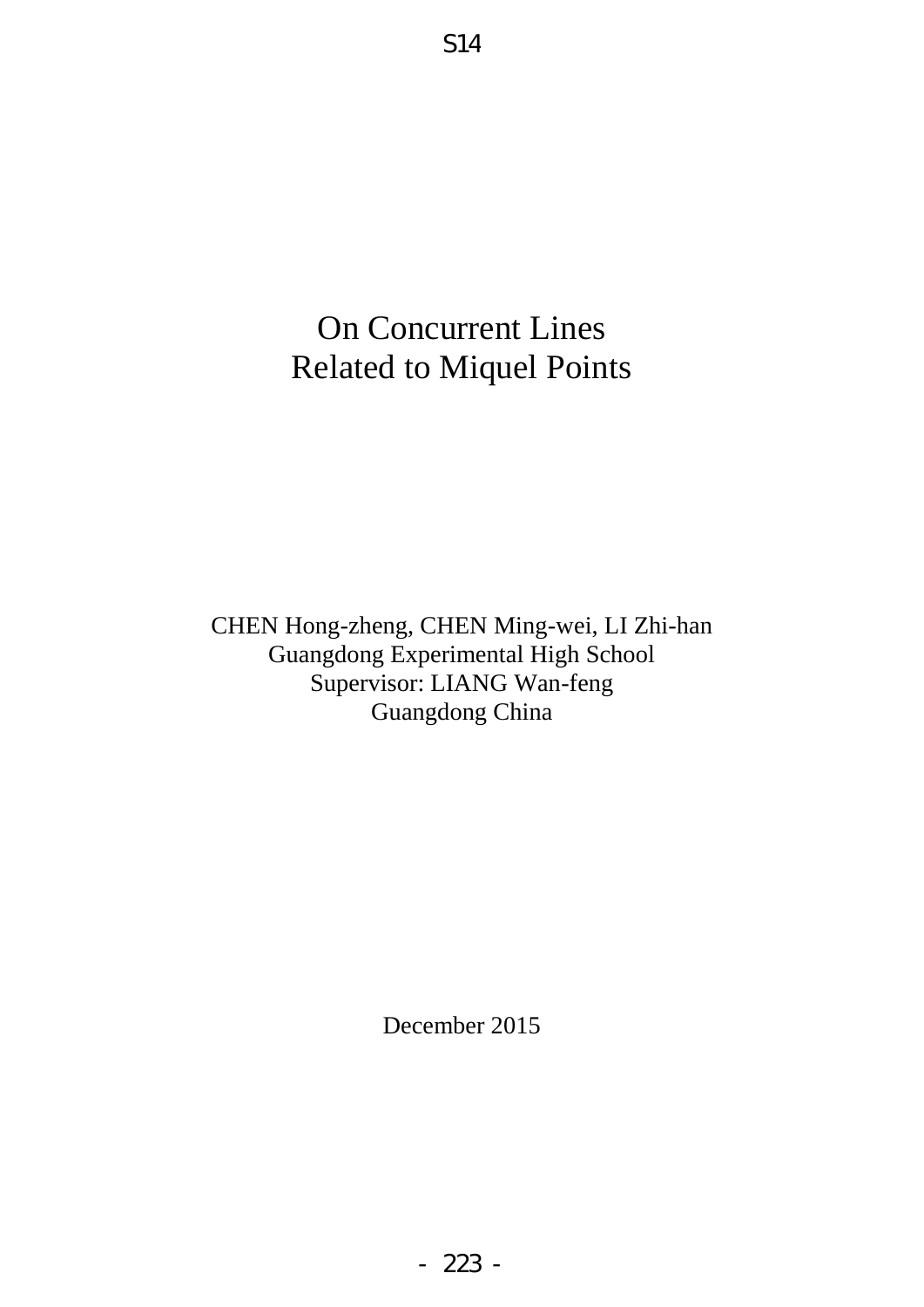## **Abstract**

Starting from an AIME problem, the Miquel circles created by two Miquel Points are studied in this paper, and then we come to a conclusion that no matter how the figure changes, three radical axes of the two corresponding Miquel circles are always concurrent. We explore from the shallower to the deeper, and establish our proof from the specialized cases to the general cases, using the properties of radical axes and Miquel Points as well as complex numbers. Furthermore, we study the cases with three sets of Miquel Points and Miquel circles and discover three collinear points and handle it with the help of computer. We also generalize the theorem into high-dimensional cases, finding out that the corresponding theorem is still true in some cases. In addition, still in other cases the theorem isn't true, but with some restrictions some beautiful properties can be derived.

Key words: Plane geometry, Miquel Point, Radical axis, Concurrent lines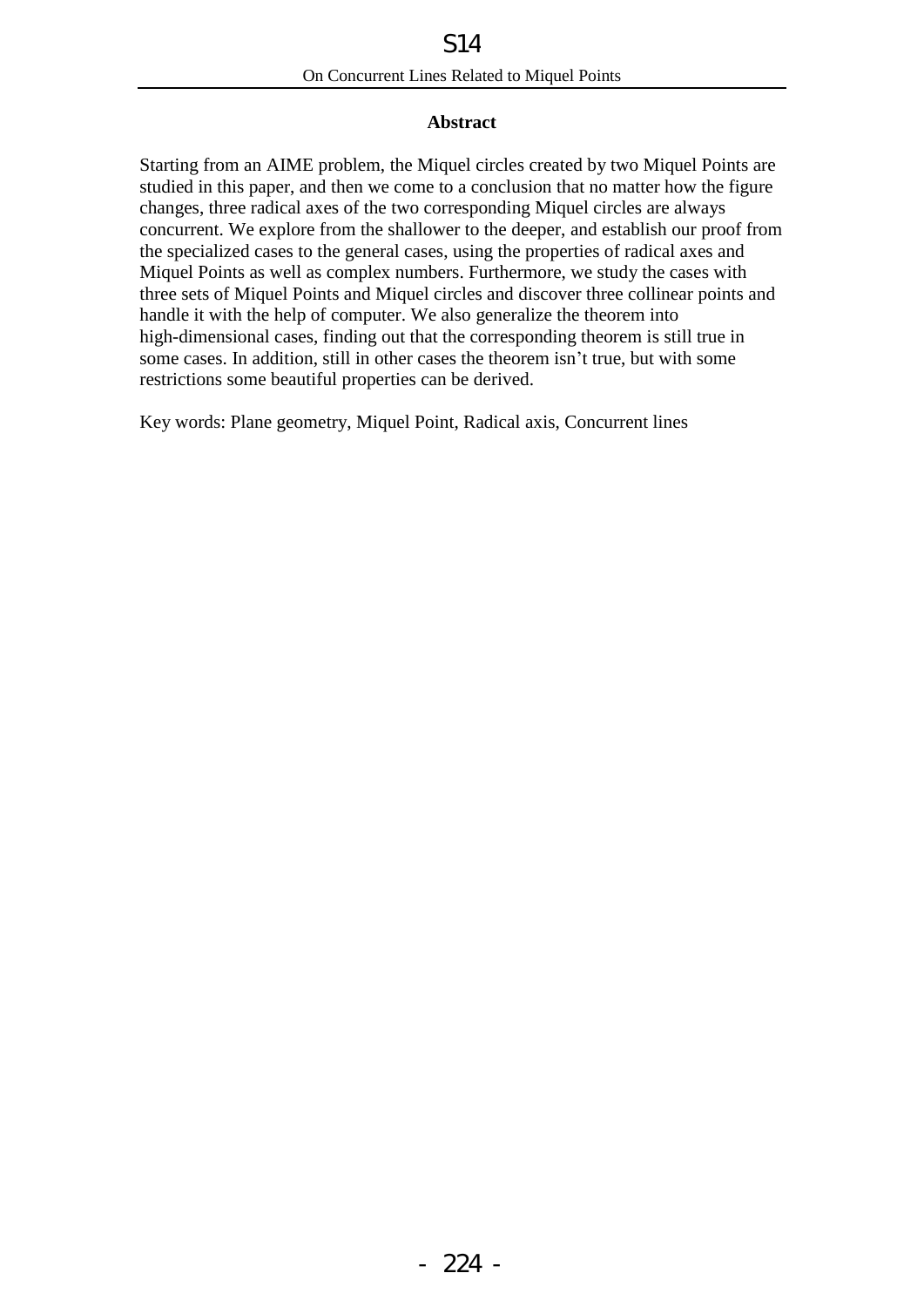## **Catalogue**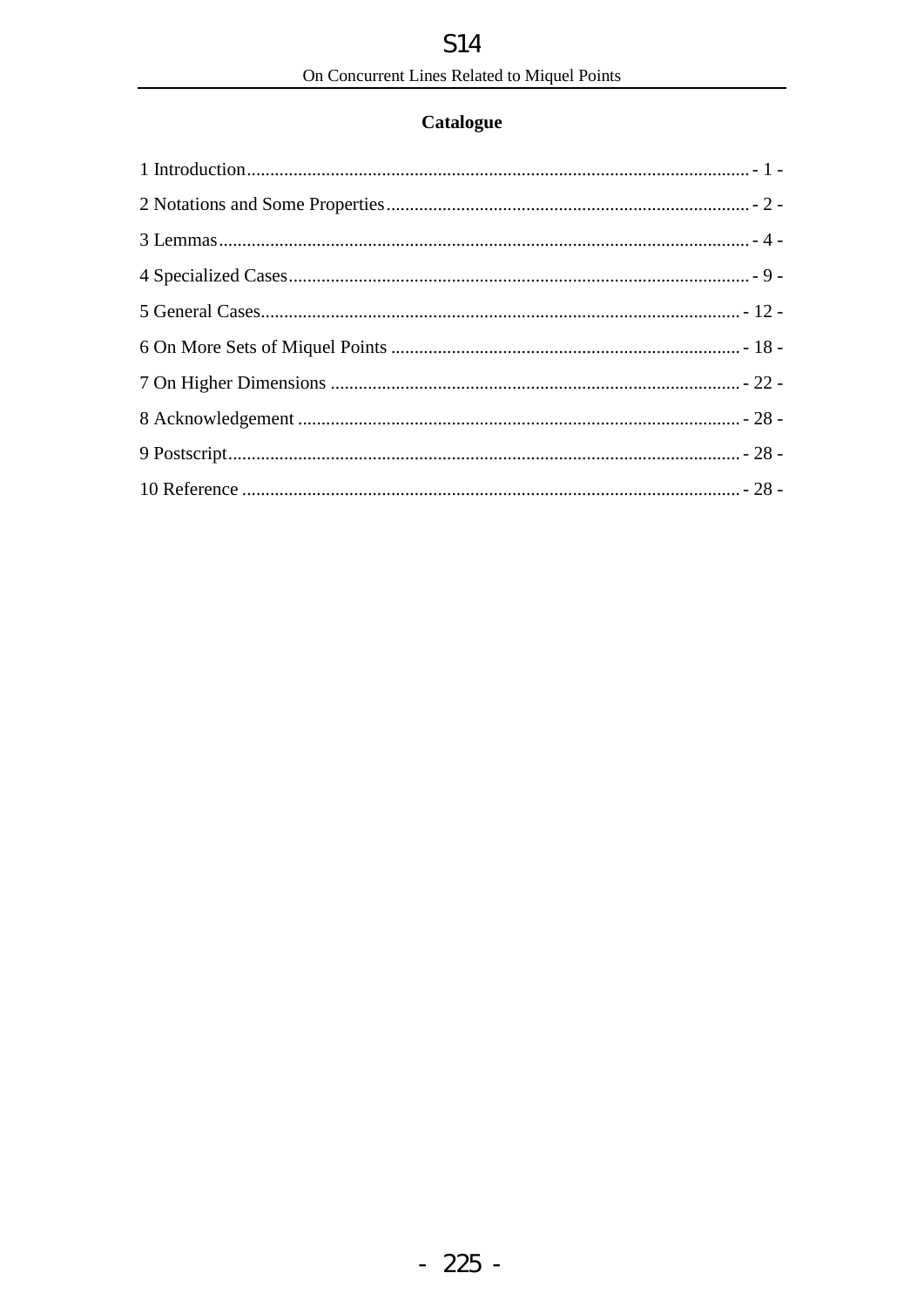## <span id="page-3-0"></span>**1 Introduction**

We find a problem in 2010 American Invitational Mathematics Examination (AIME). As is shown in **[Figure 1](#page-3-1)**, in  $\triangle ABC$ ,  $AC=13$ ,  $BC=14$ , and  $AB=15$ . Points M and *D* lie on  $\overline{AC}$  with  $AM = MC$ ,  $\angle ABD = \angle BDC$ . Points *N* and *E* lie on  $\overline{AB}$  with  $AN = NB$ ,  $\angle ACE = \angle ECB$ . Let *P* be the point, other than *A*, of intersection of the circumcircles of  $\triangle AMN$  and  $\triangle ADE$ . Ray  $AP$  meets BC at Q. The ratio  $BQ/CQ$  can be written in the form  $m/n$ , where m and n are relatively prime positive integers. Find  $m-n$ . <sup>[1]</sup>This is Problem 15 of 2010 AIME II,



**Figure 1** 2010 AIME Problem 15

<span id="page-3-1"></span>which is not easy to solve. According to the answer provided by the MAA, the similarity of triangles and area-method can be used to solve this problem, which are, however, too complicated to use.

After doing some further researches over this problem, we found the proportion formula has kind of symmetry. Therefore, we made a guess and used Sketchpad to delve. We discovered that *AQ* together with other two lines initiating from vertices *B*, *C* have some fantastic properties. Then we wrote this article to explore the problem.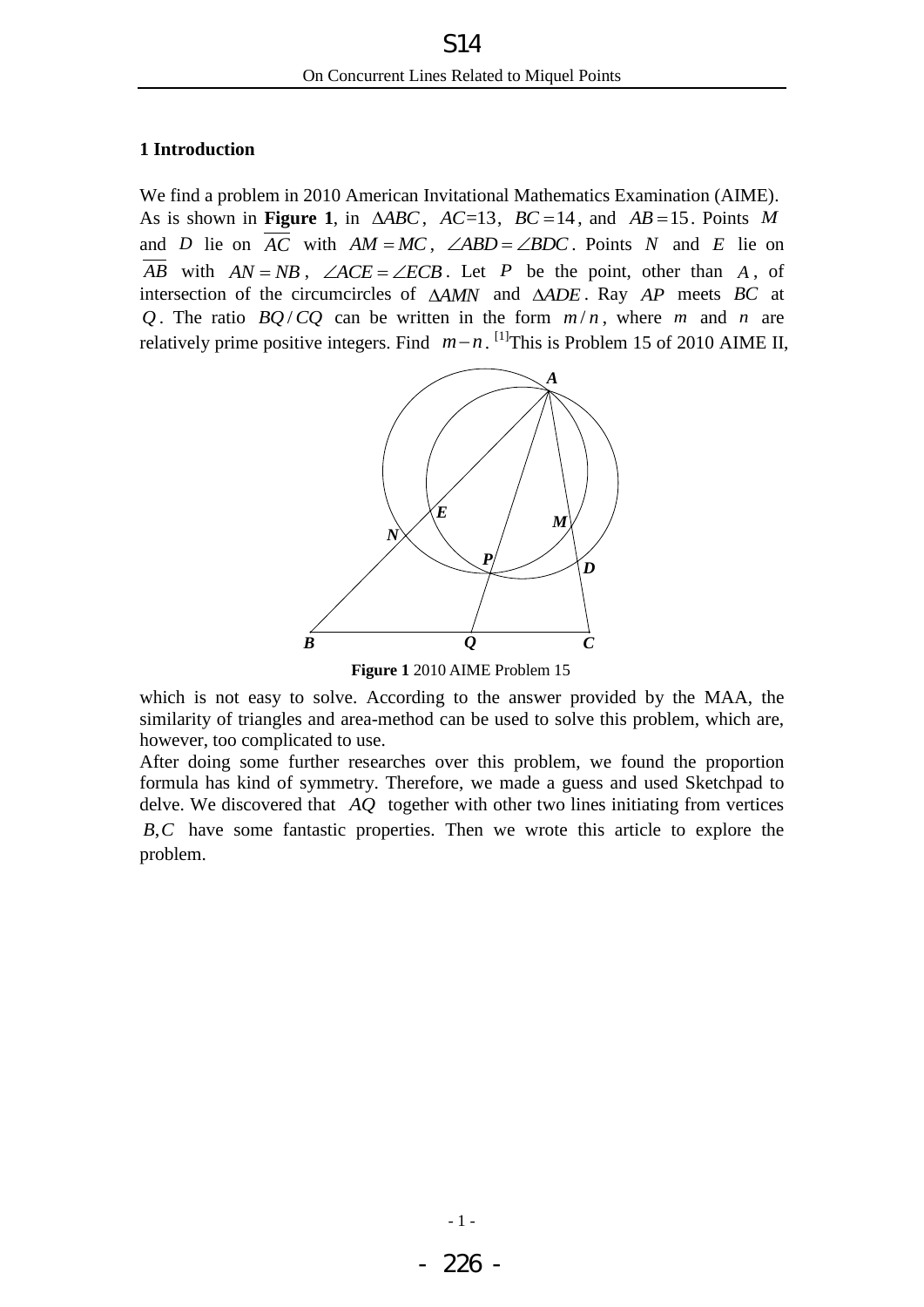## <span id="page-4-0"></span>**2 Notations and Some Properties**

In this section, we introduce some notations that we use in this article.

The following definition are all with respect to Euclidean Plane  $\mathbb{R}^2$ . Although using Projective Plane  $\mathbb{P}^2$  sometimes brings convenience when talking about concurrent lines, the circumcircle, which plays a main role in the following theorems, cannot be well defined in Projective Plane. Therefore, we decide to base our theorem on the Euclidean Plane.

We first introduce some notations and definitions in plane geometry.

**Notation 1**<sup>[2]</sup> Let A and B be two different points on the plane, then we use  $\overline{AB}$ to represent the segment starting from one point another, and we use *AB* to denote the line passing  $A$  and  $B$ . When we use  $AB$  to represent the distance from  $A$  to *B* , we consider it directed, which means after choosing a positive direction, the distance goes with the direction measures positive and that goes against the direction measures negative. Therefore,  $AB = -BA$ .

**Notation 2<sup>[2]</sup>** Let  $A, B, C$  be three different points on the plane, then we use  $\angle ABC$ to represent the directed angles, which means angles measured in the counter-clockwise direction is positive, and angles measured in the clockwise direction is negative.

**Definition 1<sup>[3]</sup>** On a plane, the **power** of a point P with respect to a circle  $\omega$  of center *O* and radius *r* is defined by  $\rho(P) = |\overline{OP}|^2 - r^2$ .

**Property 1 (Power of a Point Theorem)** Given a circle  $\omega$  and a point P, draw a line *l* through *P* and intersect  $\omega$  at two points A, B, and then on the power of *P* with respect to  $\omega$  we have

$$
\rho(P)=\overline{PA}\cdot\overline{PB}.
$$

**Definition 2**<sup>[3]</sup> The locus of a point having equal power with regard to two given non-concentric circles is called the **radical axes** of these two circles.

<span id="page-4-1"></span>**Property 2<sup>[3]</sup>** Radical axis of two circles is always a certain line perpendicular to their line of centers. In particular, if the circles intersect, the radical axis is the line through their points of intersections. If the circles are tangent, it is the common tangent of two circles.

In order to complete the proof of our theorem, we also introduce some notations on vectors and complex numbers here. In the following part of the article, we use boldface letter (such as **a** ) to represent a vector.

**Notation 3** Let  $z$  be a complex number, then we denote  $\text{Re}\{z\} = \text{Re}\,z$  as the real part of z and  $\text{Im}\{z\} = \text{Im} z$  as the imaginary part of z. |z| is used to represent the length of  $z$  and  $\arg z$  is used to represent the principle value of the argument of  $z$ . But because this article mainly deal with points and lines,  $i$  doesn't stand for

 $-2-$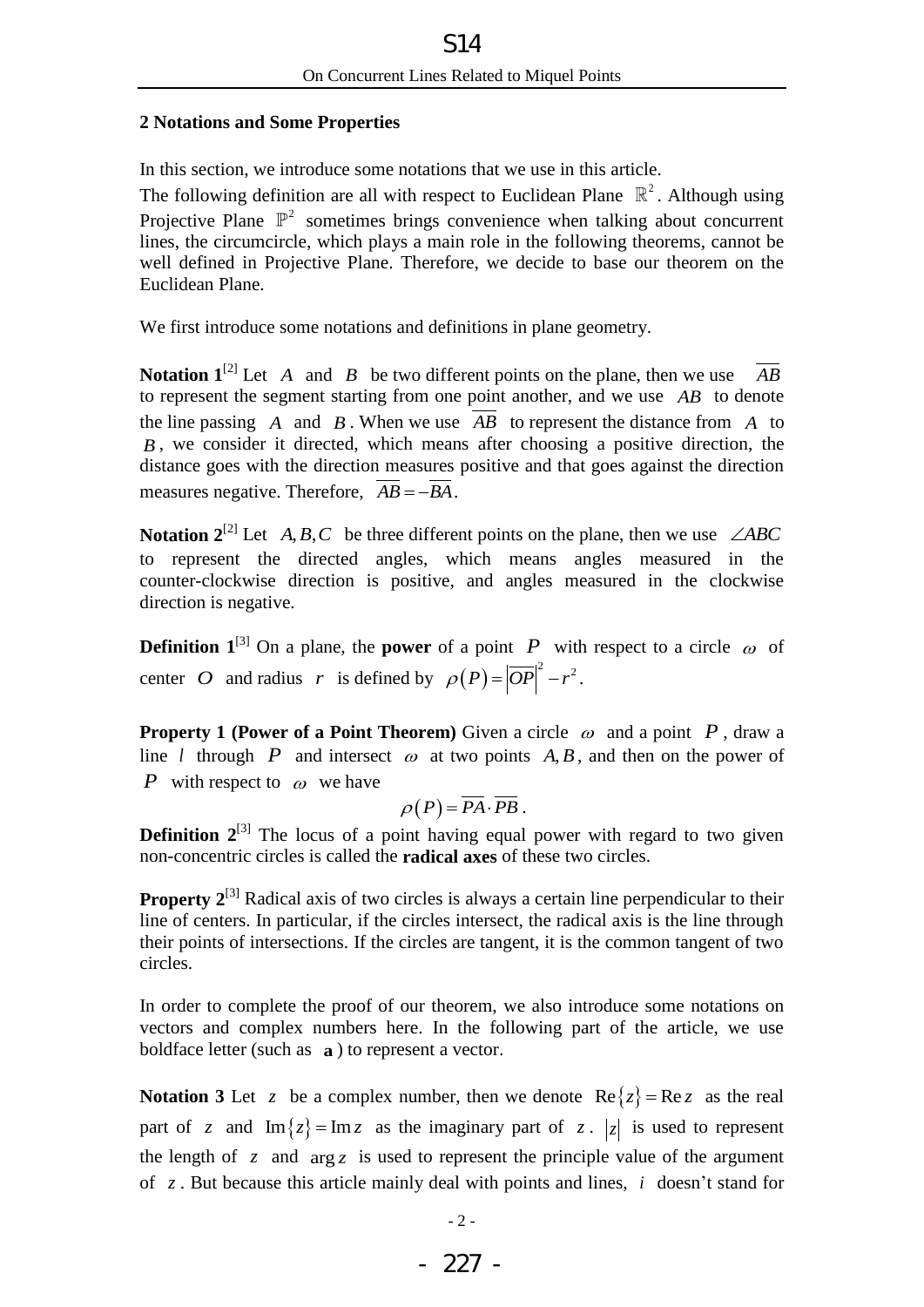imaginary units but index without special announcement.

Then we introduce some knowledge from analytic geometry and linear algebra, which is used in the **[Section 7](#page-24-0)**.

**Notation 4** Let  $A$  be a matrix, then we denote the transpose of  $A$  as  $dA'$ .

Notation 5 Let d be a positive integer representing the number of dimensions. Let the point of Euclidean space  $\mathbb{R}^d$  be represented by column vectors  $\mathbf{x} = (x_1, \dots, x_d)$ having the Euclidean norm  $\|\mathbf{x}\| = \sqrt{\langle \mathbf{x}, \mathbf{x} \rangle}$ , where the scalar product (also known as inner product) is defined by

$$
\langle \mathbf{y}, \mathbf{z} \rangle = \mathbf{y}^{\top} \mathbf{z} = y_1 z_1 + \cdots + y_d z_d
$$

for  $\mathbf{y} = (y_1, \dots, y_d)'$  and  $\mathbf{z} = (z_1, \dots, z_d)'$ .

Notation 6 Let A be a square matrix, then we use det A to represent its determinant and use  $rank(A)$  to represent its rank. We use  $A^*$  to represent cofactor matrix of **A** .

**Definition**  $3^{[4]}$  **Let** A be a square matrix, and A is called **skew-symmetric** iff  $A' = -A$ .

In cases of high dimensions beyond 2, we have a similar definition about the power of a sphere and the radical (hyper)plane.

**Definition 4** The **power** of a point  $\mathbf{x}_1$  with respect to a  $(d-1)$ -sphere  $\left\{ \mathbf{x} \in \mathbb{R}^d : \left\| \mathbf{x} - \mathbf{x}_0 \right\| = r \right\}$  $S = \{ \mathbf{x} \in \mathbb{R}^d : ||\mathbf{x} - \mathbf{x}_0|| = r \}$  of radius r and center  $\mathbf{x}_0$  is defined by  $\rho(P) = ||\mathbf{x}_1 - \mathbf{x}_0||^2 - r^2$ .

**Definition 5** The locus of a point having equal power to two given non-concentric  $(d-1)$ -spheres is called the **radical (hyper)plane** of these two spheres.

**Property 3** Similarly, radical (hyper)plane of two spheres is always a certain (hyper)plane perpendicular to their line of centers, which can be proved by both analytic geometric method as well as some other methods.

Then we introduce the notation of the sign of permutation.

**Notation 7** Given *n* as a positive integer, let  $\sigma$  be a permutation of  $(1, 2, \dots, n)$ , we denote sgn $(\sigma)$  be the sign of permutation.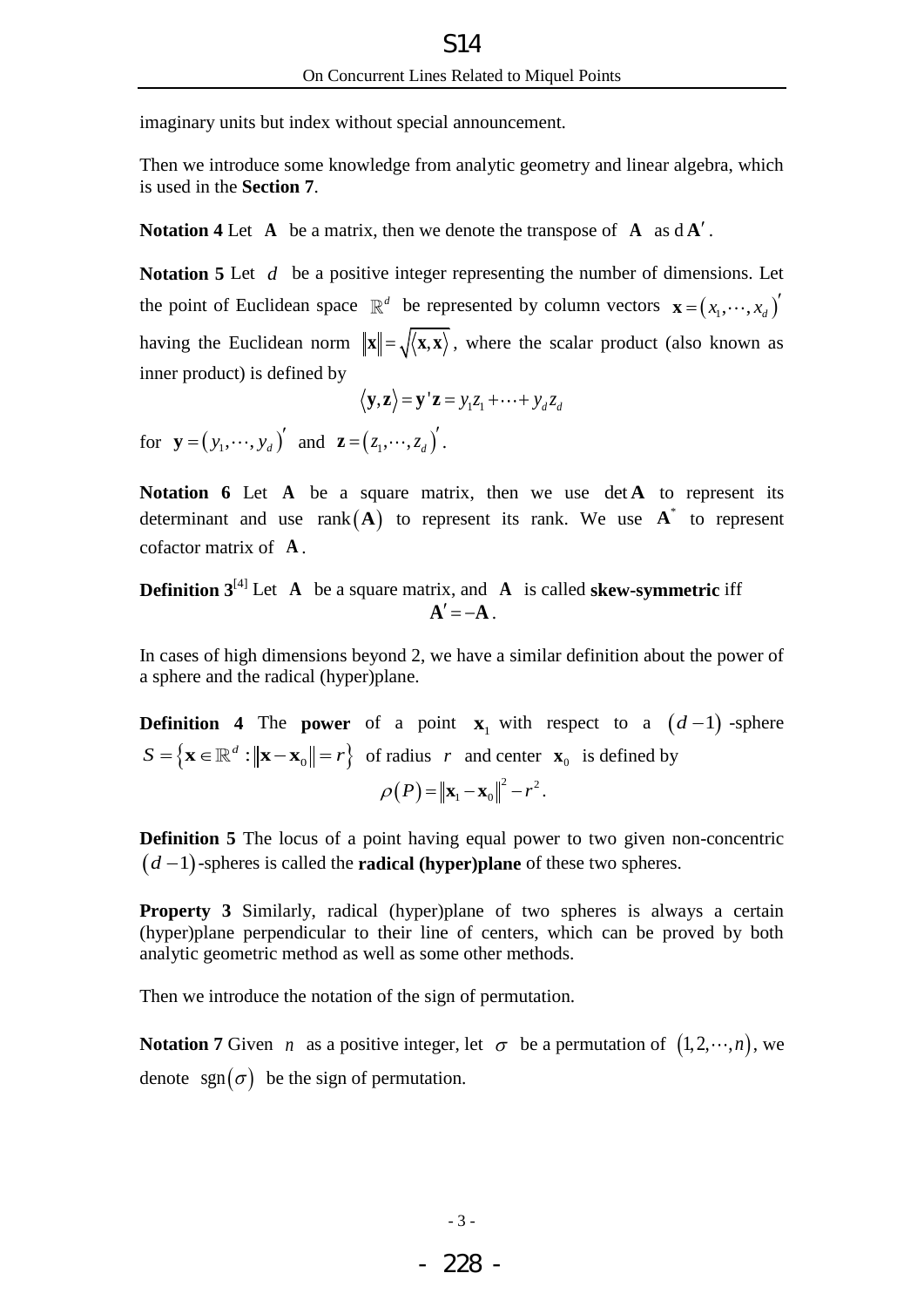## <span id="page-6-0"></span>**3 Lemmas**

Some basic theorem in circles and triangles are used in this article.

<span id="page-6-2"></span>**Lemma 1 (Law of Sines)** Let  $a, b, c$  be the length of the opposite side of vertices  $A, B, C$  in  $\triangle ABC$ , and then

$$
\frac{a}{\sin A} = \frac{b}{\sin B} = \frac{c}{\sin C} = 2R,
$$

where  $R$  is the radius of the circumcircle of  $\triangle ABC$ .

<span id="page-6-4"></span>**Lemma 2 (Theorem of Euler Line)** Let  $G, O, H$  be the centroid, the circumcenter and the orthocenter of  $\triangle ABC$ , respectively, and then  $G, O, H$  is on the same line called **Euler Line** with respect to *ABC*.

The trigonometric form of Ceva's Theorem and its converse theorem are employed in this paper. For it is well known, we don't provide its proof.

<span id="page-6-5"></span>**Lemma 3**<sup>[5]</sup> (Ceva's Theorem) If  $P_1, P_2, P_3$  are chosen on the lines of sides of

$$
\Delta A_1 A_2 A_3
$$
, then line  $A_1 P_1$ ,  $A_2 P_2$ ,  $A_3 P_3$  are concurrent iff  
\n
$$
\frac{\sin \angle P_1 A_1 A_2}{\sin \angle P_1 A_1 A_3} \cdot \frac{\sin \angle P_2 A_2 A_3}{\sin \angle P_2 A_2 A_1} \cdot \frac{\sin \angle P_3 A_3 A_1}{\sin \angle P_3 A_3 A_2} = -1.
$$

Miquel's Theorem is another important theorem related to the problem that we study, and we have some corollaries about this theorem.

<span id="page-6-3"></span>**Lemma 4**[6] **(Miquel's Theorem)** As is shown in **[Figure 2](#page-6-1)**, given an arbitrary triangle  $\Delta A_1 A_2 A_3$ ,  $P_1, P_2, P_3$  are on sides  $\overline{A_2 A_3}, \overline{A_3 A_1}, \overline{A_1 A_2}$  respectively, then the circumcenters of  $\Delta A_1 P_2 P_3$ ,  $\Delta A_2 P_3 P_1$ ,  $\Delta A_3 P_1 P_2$  will meet at a point *P*, which is called the Miquel Point for the triad  $P_1 P_2 P_3$  with respect to  $\Delta A_1 A_2 A_3$ . **Proof** Let the point P



**Figure 2** Miquel's Theorem

<span id="page-6-1"></span>be of intersection of two of the circles  $\Delta A_1 P_2 P_3$  and  $\Delta A_2 P_3 P_1$ , which lie in the triangle, distinct to  $P_3$ . Then at once  $\angle A_3P_1P = \angle A_2P_3P = \angle A_1P_2P$ , which shows that

- 229 -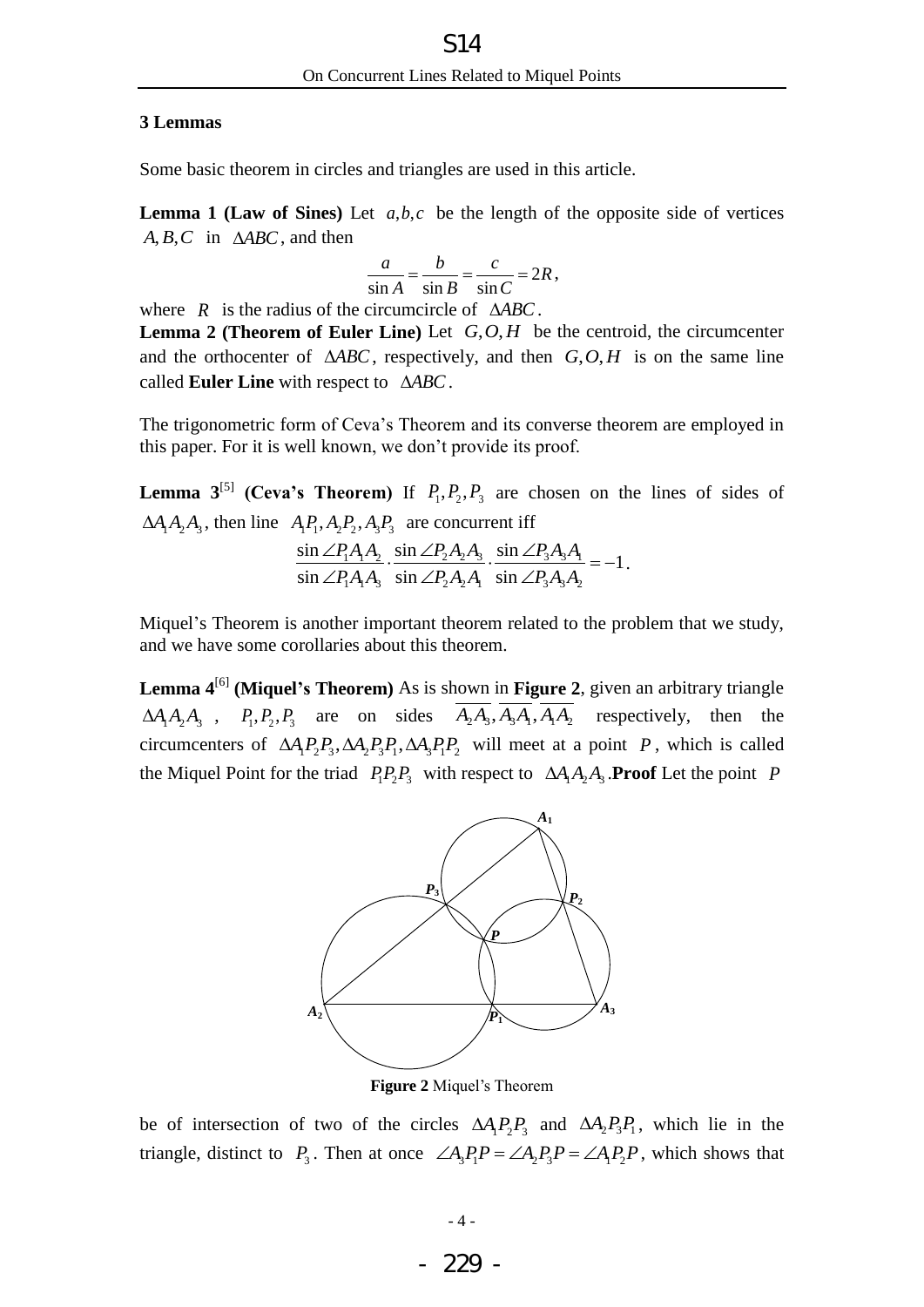$P, P_1, P_2, A_3$  are concyclic.

**Remark** Although the original **[Lemma 1](#page-6-2)** is about  $P_1, P_2, P_3$  which are on the sides of  $\Delta A_1 A_2 A_3$ , but the circumcircles still meet at the same point as long as  $P_1, P_2, P_3$  are on the lines of the sides, even if  $P$  is out of the triangle. Thus, the corollary is based on  $A_2A_3, A_3A_1, A_1A_2$  instead of  $\overline{A_2A_3, A_3A_1}, \overline{A_1A_2}$ .

**Corollary 1** As is shown in **[Figure 2](#page-6-1)**, given a triangle  $\Delta A_1 A_2 A_3$ , two points  $P_1, P_2$  lie on  $A_3A_1$ ,  $A_2A_3$  respectively. Let  $P_3$  be a point on the plane. If circumcircles of  $\Delta A_1 P_2 P_3$ ,  $\Delta A_2 P_3 P_1$ ,  $\Delta A_3 P_1 P_2$  meet at the same point *P* distinct to  $P_3$ , then  $P_3$  lies on  $A_1A_2$ . That is, P is exactly the Miquel Point of the triad  $P_1P_2P_3$  with respect to  $\Delta A_1 A_2 A_3$ .

**Proof** Obviously  $\angle A_3P_1P = \angle A_2P_3P$ ,  $\angle PP_2A_3 = \angle PP_3A_1$ . Note that  $\angle A_3P_1P + \angle PP_2A_3 = \pi$ , and we obtain  $\angle A_2P_3P + \angle PP_3A_1 = \pi$ , which means  $A_1, P_3, A_2$ are on the same line. As is shown in **[Lemma 4](#page-6-3)**, *P* is the Miquel Point of  $P_1P_2P_3$ with respect to  $\Delta A_1 A_2 A_3$ .

<span id="page-7-1"></span>**Corollary 2** As is shown in **[Figure 3](#page-7-0)**, given an arbitrary triangle  $\Delta A_1 A_2 A_3$ ,  $P_1, P_2, P_3$ are on  $A_2A_3, A_3A_1, A_1A_2$  respectively, with P being the Miquel Point for the traid  $P_1P_2P_3$  with respect to  $\Delta A_1A_2A_3$ . If  $P_1, P_2, P_3$  are the projection of vertices  $A_1, A_2, A_3$ on the edges  $A_2A_3$ ,  $A_3A_1$ ,  $A_1A_2$  respectively, then *P* is the orthocenter of  $\Delta A_1A_2A_3$ .



**Figure 3**  $P$  is the Miquel Point and the orthocenter as well

<span id="page-7-0"></span>**Proof** As is shown in **[Figure 3](#page-7-0)**, from the characteristic of triangle, we derive that  $A_1, P_2, P_3, H$  are concyclic, where *H* is orthocenter of  $\Delta A_1 A_2 A_3$ . Then we know that *P* must be on the circumcircle of the quadrilateral  $A_1 P_2 P_3 H$ . Similarly, *P* is on the circumcircle of the quadrilateral  $A_2P_3P_1H$  and  $A_3P_1P_2H$ . Thus, we learn that P is

- 230 -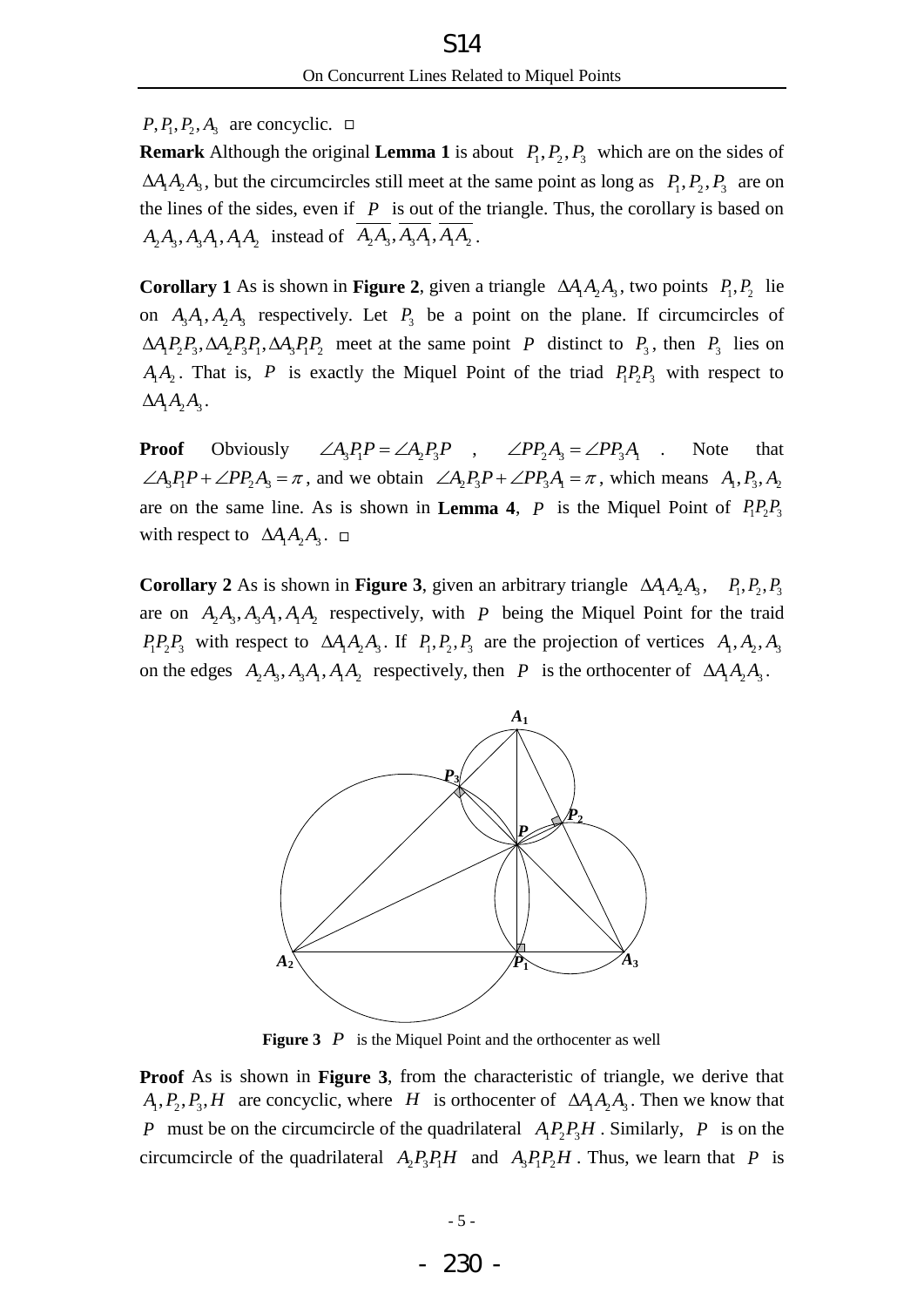the same point as point *H*, the orthocenter of  $\Delta A_1 A_2 A_3$ .

<span id="page-8-2"></span>**Corollary 3** As is shown in **[Figure 4](#page-8-0)**, given an arbitrary triangle  $\Delta A_1 A_2 A_3$ ,  $P_1, P_2, P_3$ are on  $A_2A_3$ ,  $A_3A_1$ ,  $A_1A_2$  and P is the Miquel Point for the traid  $P_1P_2P_3$  with respect to  $\Delta A_1 A_2 A_3$ . If  $P_1, P_2, P_3$  are midpoints of the edges  $\overline{A_2 A_3}, \overline{A_3 A_1}, \overline{A_1 A_2}$  respectively, then *P* is the circumcenter of  $\Delta A_1 A_2 A_3$ .



**Figure 4**  $P$  is the Miquel Point and the circumcenter as well

<span id="page-8-0"></span>**Proof.** From characteristics of triangle,  $A_1, P_2, P_3, O$  lie on the same circle, where O is the circumcenter of  $\Delta A_1 A_2 A_3$ . And then P must be on the circumcircles of the quadrilaterals  $A_1P_2P_3O$ ,  $A_2P_3P_1O$  and  $A_3P_1P_2O$ . Thus, we obtain that P is the circumcenter of  $\Delta A_1 A_2 A_3$ .



**Figure 5** Two similar triangles

<span id="page-8-1"></span>**Lemma 5** As is shown in **[Figure 5](#page-8-1)**, given  $\triangle ABC$ , points D and F lie on  $\overline{AB}$ 

- 231 -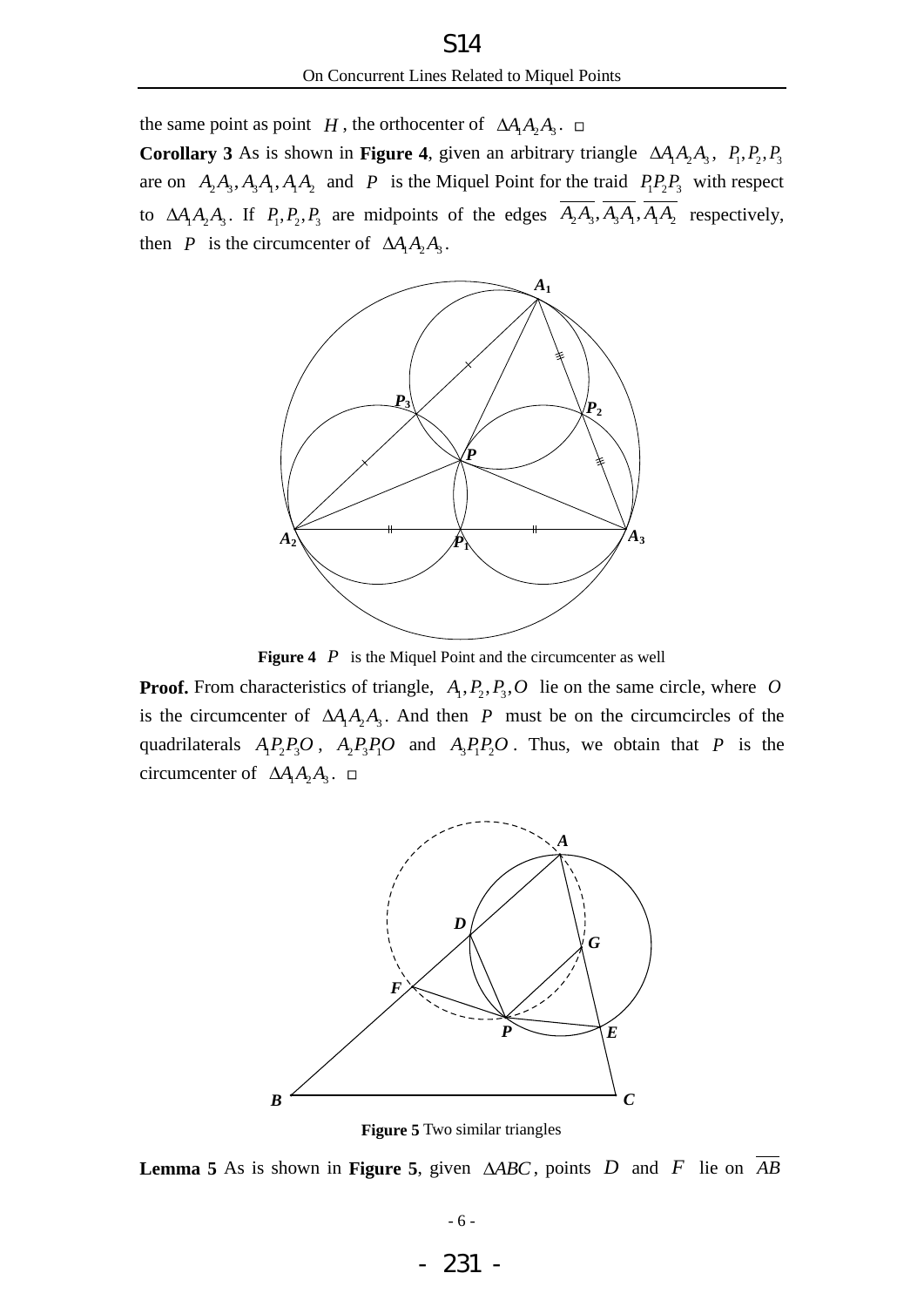and other two points  $G$  and  $E$  lie on  $AC$ . Assume circumcircle of  $\triangle AFG$  and  $\triangle ADE$  meet at point P, which is distinct to A, then  $\triangle PDF \sim \triangle PEG$ . **Proof** Because of concyclic,  $\angle PGE = \angle PFD$ ,  $\angle FDP = \angle GEP$ . Then we obtain that  $\triangle PDF \sim \triangle PEG$ .

Then we introduce a series of theorems in the analytical geometry and linear algebra. Let  $d$  be a positive integer for the number of dimensions in the following texts.

<span id="page-9-0"></span>**Lemma 6** A  $(d-1)$ -sphere *S* passing the points  $\mathbf{x}_0, \dots, \mathbf{x}_d \in \mathbb{R}^d$ , which are not on a (hyper)plane, then *S* have the equation

$$
\begin{vmatrix} \|\mathbf{x}_0\|^2 & \mathbf{x}_0' & 1 \\ \vdots & \vdots & \vdots \\ \|\mathbf{x}_d\|^2 & \mathbf{x}_d' & 1 \\ \|\mathbf{x}\|^2 & \mathbf{x}' & 1 \end{vmatrix} = 0.
$$

**Lemma 7** Given a  $(d-1)$ -sphere *S* with the equation

$$
f(\mathbf{x}) = ||\mathbf{x}||^2 + \sum_{k=1}^d B_k x_k + C = 0,
$$

where  $B_1, B_2, \dots, B_d, C$  are all reals. For a point  $\mathbf{x}_1$  $\mathbf{x}_{1} \in \mathbb{R}^{d}$ , the power of  $\mathbf{x}_{1}$  with respect to *S* is equal to  $f(\mathbf{x}_1)$ .

**Lemma 8** Given two 
$$
(d-1)
$$
-spheres *S*,*T* with equations  

$$
f(\mathbf{x}) = ||\mathbf{x}||^2 + \sum_{k=1}^d B_k x_k + C = 0, g(\mathbf{x}) = ||\mathbf{x}||^2 + \sum_{k=1}^d B_k' x_k + C' = 0,
$$

respectively, where  $B_1, B_2, \dots, B_d, C, B'_1, B'_2, \dots, B'_d, C'$  are all reals, then the radical (hyper)plane of  $S$ ,  $T$  has the equation

has the equation  

$$
f(\mathbf{x}) - g(\mathbf{x}) = \sum_{k=1}^{d} (B_k - B'_k) x_k + (C - C') = 0.
$$

And that radical (hyper)plane is a (hyper)plane can be directly derived.

<span id="page-9-1"></span>**Lemma 9** Given  $d+1$  (hyper)planes  $u_0, u_1, \dots, u_d$  and for  $j \in \{0, \dots, d\}$   $u_j$  has the equation that

$$
f_j(\mathbf{x}) = \sum_{k=1}^d A_{jk} x_k + A_{j(d+1)} = 0,
$$

where  $A_{j1}, \dots, A_{jd}, A_{j(d+1)}$  are all reals, and then  $u_0, u_1, \dots, u_d$  are concurrent (or parallel) iff

$$
\sim 7
$$
 –

## - 232 -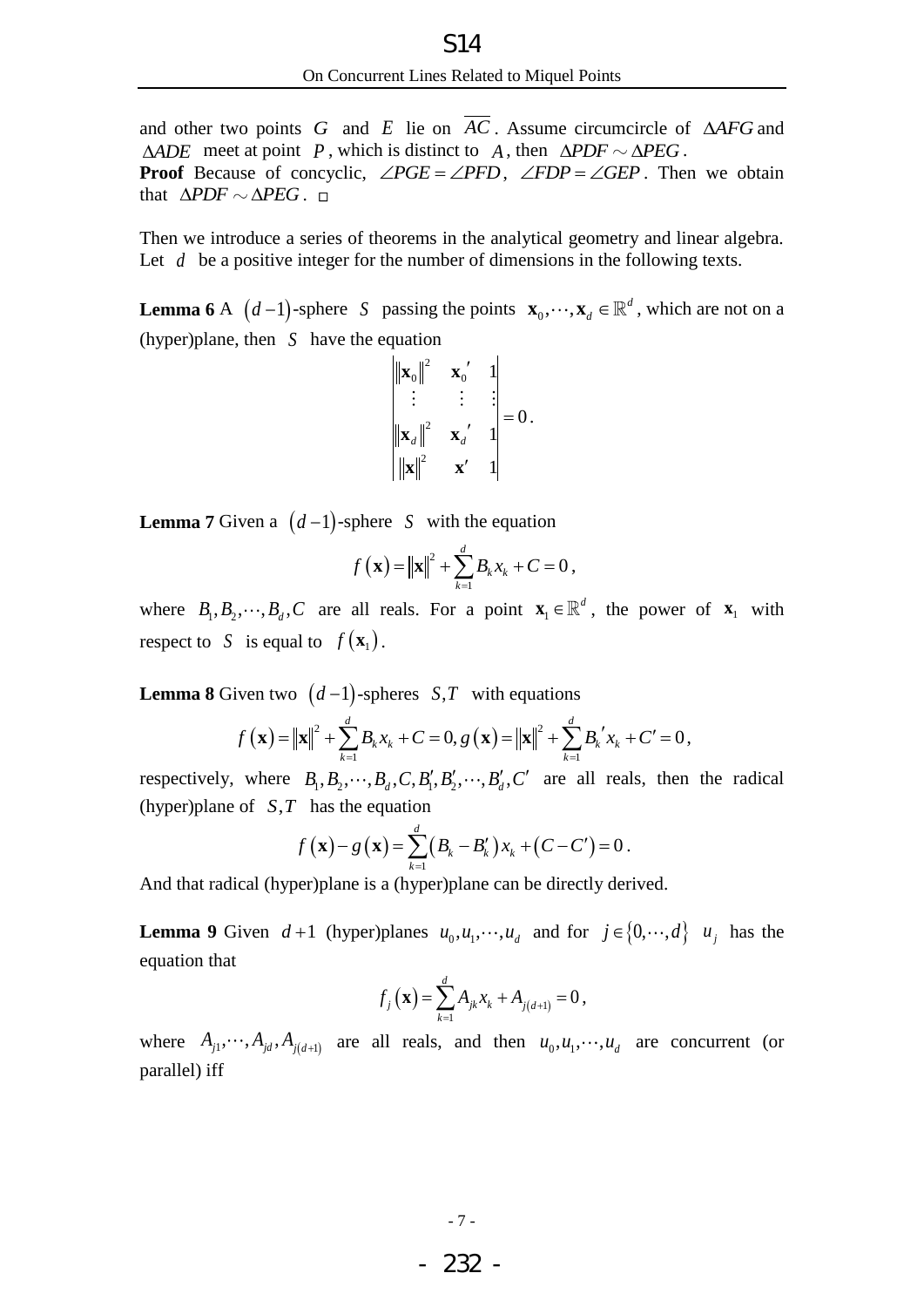$$
\begin{vmatrix} A_{01} & A_{02} & \cdots & A_{0(d+1)} \\ A_{11} & A_{12} & \cdots & A_{1(d+1)} \\ \vdots & \vdots & \ddots & \vdots \\ A_{d1} & A_{d2} & \cdots & A_{d(d+1)} \end{vmatrix} = 0.
$$

<span id="page-10-2"></span>**Lemma 10** Given  $d+1$  (hyper)planes  $u_0, u_1, \dots, u_d$  and for  $j \in \{0, \dots, d\}$   $u_j$  has the equation that

$$
f_j(\mathbf{x}) = \sum_{k=1}^d A_{jk} x_k + A_{j(d+1)} = 0,
$$

where  $A_{j1}, \dots, A_{jd}, A_{j(d+1)}$  are all reals, then  $u_0, u_1, \dots, u_d$  meet at one line (or parallel) iff

rank 
$$
\begin{pmatrix} A_{01} & A_{02} & \cdots & A_{0(d+1)} \\ A_{11} & A_{12} & \cdots & A_{1(d+1)} \\ \vdots & \vdots & \ddots & \vdots \\ A_{d1} & A_{d2} & \cdots & A_{d(d+1)} \end{pmatrix} \leq d-1.
$$

.

**[Lemma 11](#page-10-0)** and **[Lemma 12](#page-10-1)** are about some properties of skew-symmetric determinants, which we introduce in order to handle some skew-symmetric matrix in the **[Section 7](#page-24-0)**.

<span id="page-10-0"></span>

**Lemma 10 Given** 
$$
d+1
$$
 (hyperplanes  $u_0, u_1, \dots, u_d$  and for  $j \in \{0, \dots, a_{d(d+1)}\}$   
\n**Lemma 10 Given**  $d+1$  (hyperplanes  $u_0, u_1, \dots, u_d$  and for  $j \in \{0, \dots, a_{d(d+1)}\}$   
\n
$$
\vdots \qquad \vdots \qquad \ddots \qquad \vdots
$$
\n
$$
\vdots \qquad \vdots \qquad \ddots \qquad \vdots
$$
\n
$$
\downarrow \qquad \vdots
$$
\nwhere  $A_{j_1}, \dots, A_{j_d}, A_{j_d+1}$  are all reals, then  $u_0, u_1, \dots, u_d$  meet at one lin  
\nif  $f_1$  and  $\downarrow f_2$  are also  $\downarrow f_2$  and  $\downarrow f_3$  are at one  $\downarrow f_3$  is  $\downarrow f_3$  and  $\downarrow f_4$  and  $\downarrow f_5$  and  $\downarrow f_6$  and  $\downarrow f_7$  and  $\downarrow f_8$  are at one  $\downarrow f_9$  and  $\downarrow f_9$  are at one  $\downarrow f_9$  and  $\downarrow f_9$  and  $\downarrow f_9$  are at one  $\downarrow f_9$  and  $\downarrow f_9$  and  $\downarrow f_9$  are at one  $\downarrow f_9$  and  $\downarrow f_9$  and  $\downarrow f_9$  and  $\downarrow f_9$  are at one  $\downarrow f_9$  and  $\downarrow f_9$  and  $\downarrow f_9$  are at one  $\downarrow f_9$  and  $\downarrow f_9$  and  $\downarrow f_9$  are at one  $\downarrow f_9$  and  $\downarrow f_9$  and  $\downarrow f_9$  are at one  $\downarrow f_9$  and  $\downarrow f_9$  and  $\downarrow f_9$  and  $\downarrow f_9$  are at one  $\downarrow f_9$  and  $\downarrow f_9$  and  $\downarrow f_9$  and  $\down$ 

then there exists a polynomial of  $a_{ij}$ ,  $1 \le i < j \le n, i, j \in \{1, 2, \dots, n\}$ , called the Pfaffian of  $\bf{A}$  or  $pf \bf{A}$ , such that

$$
\det \mathbf{A} = (\text{pf } \mathbf{A})^2.
$$

And if  $2|n$ , then pf **A** can be explicitly represented as

$$
\text{pf } \mathbf{A} = \frac{1}{2^{\frac{n}{2}} \left(\frac{n}{2}\right)!} \sum_{\sigma \in S_n} \text{sgn}(\sigma) \prod_{i=1}^{\frac{n}{2}} a_{\sigma(2i-1)\sigma(2i)},
$$

where  $S_n$  is a set including all the permutations of  $(1, 2, \dots, n)$ .

<span id="page-10-1"></span>**Lemma**  $12^{3}$  Let A be a skew-symmetric matrix, then we have  $2 | rank(A)|$ .

- 233 -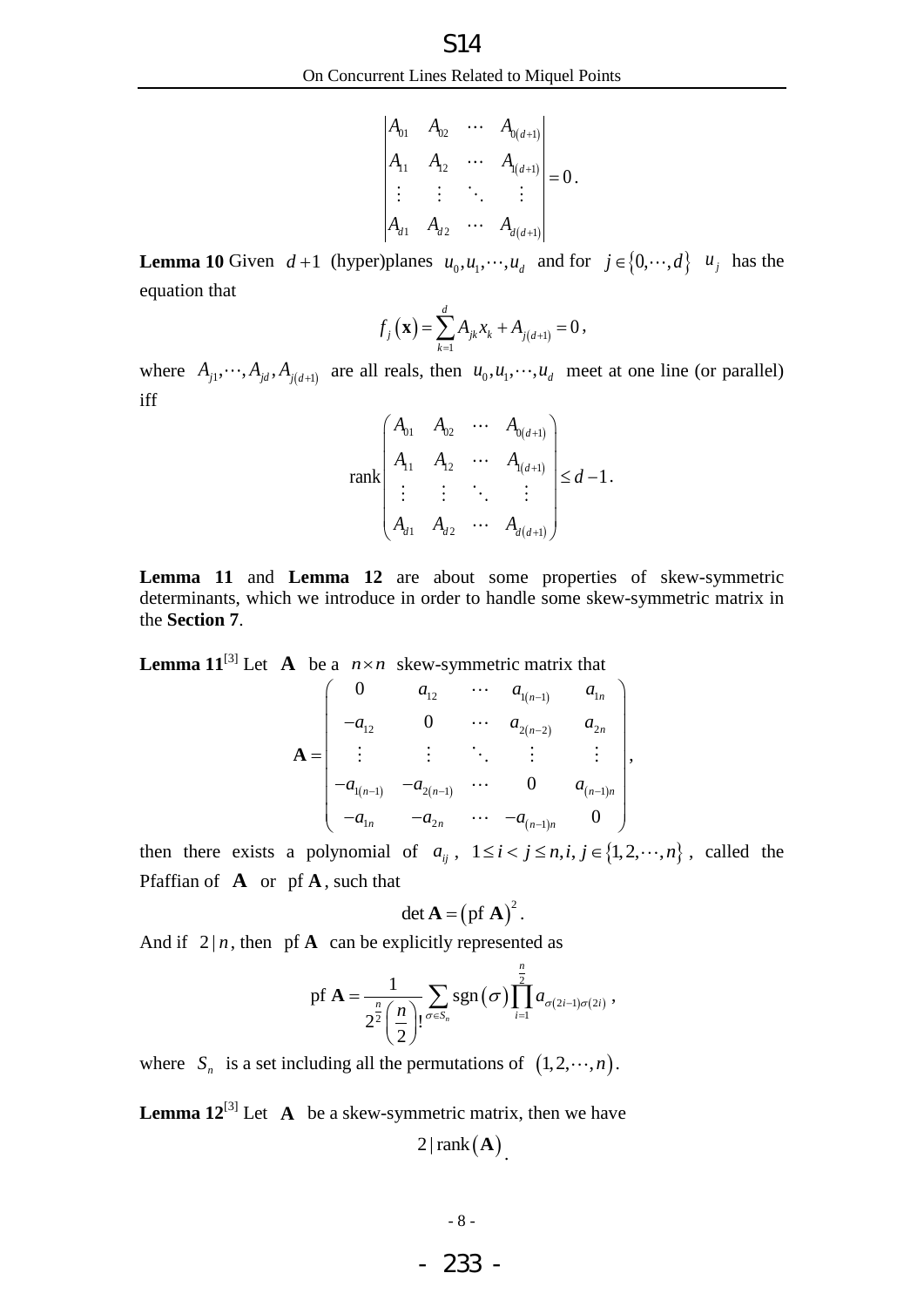## <span id="page-11-0"></span>**4 Specialized Cases**

We use the same method which is used to handle the problem in introduction to make other four circles produced by other two vertices. To sum up, we have six circles now. In this part, we take two of these three triads, including midpoints of sides, intersections of angular bisectors and the opposite sides, vertices' projection on the opposite sides, to explore. We surprisingly find some astonishing properties, but we have no idea how to prove it for the very first time. These specialized cases enlighten us to prove the general cases, and are presented below without proof.

<span id="page-11-2"></span>**Case 1** As is shown in **[Figure 6](#page-11-1)**, given  $\triangle ABC$ ,  $D, E, F$  are the midpoints of  $BC, CA, AB$  respectively and  $G, H, I$  are the intersections of angular bisectors and  $BC, CA, AB$  respectively. Let the radical axis of the circumcircles of  $\triangle AIH$  and  $\triangle AEF$  be  $l_1$ , the radical axis of the circumcircles of  $\triangle BDF$  and  $\triangle BGI$  be  $l_2$  and the radical axis of the circumcircles of  $\triangle CDE$  and  $\triangle CGH$  be  $l_3$ , and in this case  $l_1, l_2, l_3$  are concurrent (or parallel).



#### **Figure 6** The figure of **[Case 1](#page-11-2)**

<span id="page-11-1"></span>(Note: The three radical axes indeed meet at a point, which is too far to be shown.)

<span id="page-11-3"></span>**Case 2** As is shown in [Figure 7](#page-12-0), given  $\triangle ABC$ ,  $D, E, F$  are the intersections of angular bisectors and  $BC, CA, AB$  respectively and  $G, H, I$  are the projections of vertices  $A, B, C$  onto  $BC, CA, AB$  respectively. Let the radical axis of the circumcircles of  $\triangle AIH$  and  $\triangle AEF$  be  $l_1$ , the radical axis of the circumcircles of  $\triangle BDF$  and  $\triangle BGI$  be  $l_2$  and the radical axis of the circumcircles  $\triangle CDE$  and  $\triangle CGH$  be  $l_3$ , and in this case  $l_1, l_2, l_3$  are concurrent (or parallel).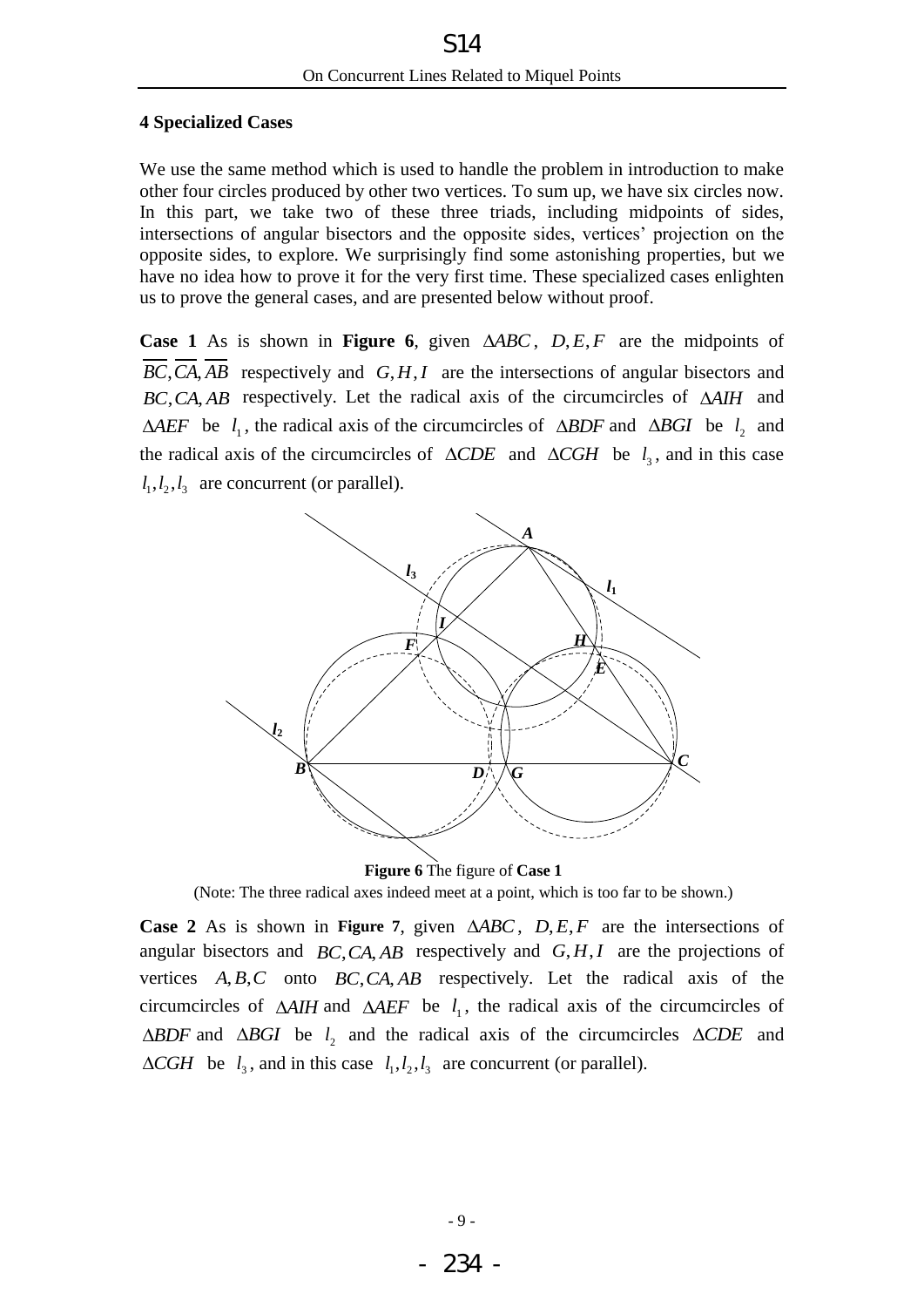

**Figure 7** The figure of **[Case 2](#page-11-3)**

<span id="page-12-2"></span><span id="page-12-0"></span>**Case 3** As is shown in **[Figure 8](#page-12-1)**, given  $\triangle ABC$ ,  $D, E, F$  are the midpoints of  $\overline{BC}, \overline{CA}, \overline{AB}$  respectively and  $G, H, I$ , are the projections of vertices A, B, C onto  $BC, CA, AB$  respectively. Let the radical axis of the circumcircles of  $\triangle A I H$  and  $\triangle AEF$  be  $l_1$ , the radical axis of the circumcircles of  $\triangle BDF$  and  $\triangle BGI$  be  $l_2$  and the radical axis of the circumcircles of  $\triangle CDE$  and  $\triangle CGH$  be  $l_3$ , and in this case (Note: The three radical axes indeed meet at a point, which is too far to be shown.)



<span id="page-12-1"></span>**Figure 8** The figure of **[Case 3](#page-12-2)** (Note: The three radical axes are indeed parallel.)

- 235 -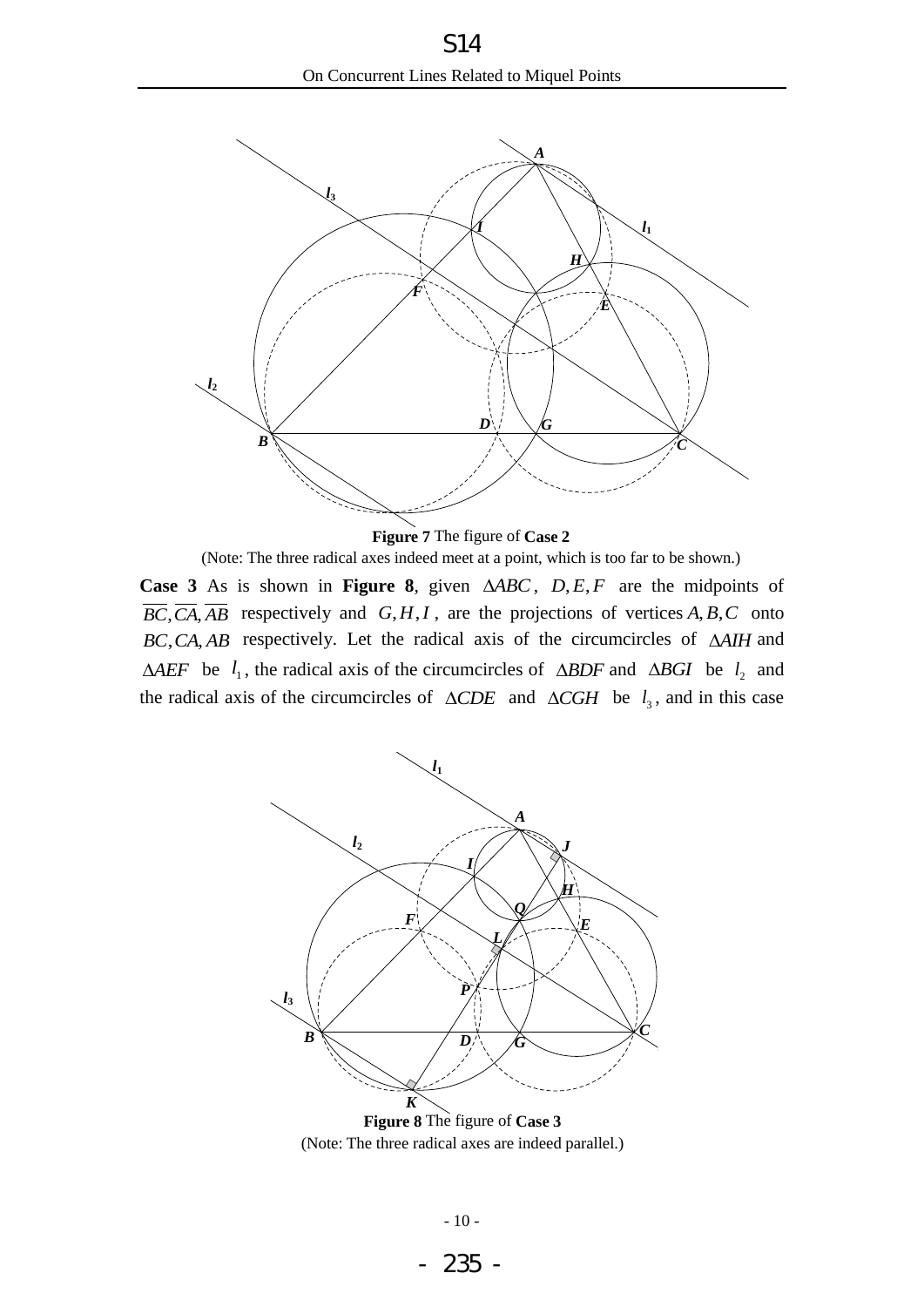$l_1, l_2, l_3$  are parallel.

However, we find **[Case 3](#page-12-2)** is not very complicated, so we manage to prove it.

**Proof** We denote the point  $J$  as the intersection of the circumcircles of  $\Delta A I H$  and  $\triangle AEF$  different from A, the point K as the intersection of the circumcircles of  $\triangle BDF$  and  $\triangle BGI$  different from *B* and the point *L* as the intersection of the circumcircles of  $\triangle CDE$  and  $\triangle CGH$  different from  $C$ .

From **[Corollary 2](#page-7-1)**, we know that Q is the orthocenter of  $\triangle ABC$ . And from **[Corollary 3](#page-8-2)**, we know that  $P$  is the circumcenter of  $\triangle ABC$ . Therefore according to **[Lemma 2](#page-6-4),** PQ is the Euler line of  $\triangle ABC$  and  $AI \perp IQ$ ,  $AF \perp FP$ . Then considering the circles, we have  $AJ \perp JQ$ ,  $AJ \perp JP$ , and therefore we obtain that  $J, Q, P$  are collinear.

In a similar way, we can prove that  $K, P, Q$  and  $P, L, Q$  are also collinear. Therefore, P,Q,J,K,L are on the same line, so PQ is perpendicular to  $l_1, l_2, l_3$ , and that the  $l_1, l_2, l_3$  are parallel can be derived.

Therefore, as a byproduct, this theorem comes out.

**Theorem 1** In **[Case 3](#page-12-2)**, we denote the point  $J$  as the intersection of the circumcircles of  $\triangle AIH$  and  $\triangle AEF$  different from  $A$ , the point  $K$  as the intersection of the circumcircles of  $\triangle BDF$  and  $\triangle BGI$  different from *B* and the point *L* as the intersection of the circumcircles of  $\triangle CDE$  and  $\triangle CGH$  different from  $C$ . Let *PQ*, respectively be the Miquel Point for triads *DEF* , *GHI* with respect to  $\triangle ABC$ , and then  $P, Q, J, K, L$  are on the same line, which is the Euler line of  $\triangle ABC$ , perpendicular to  $l_1, l_2, l_3$ .

- 236 -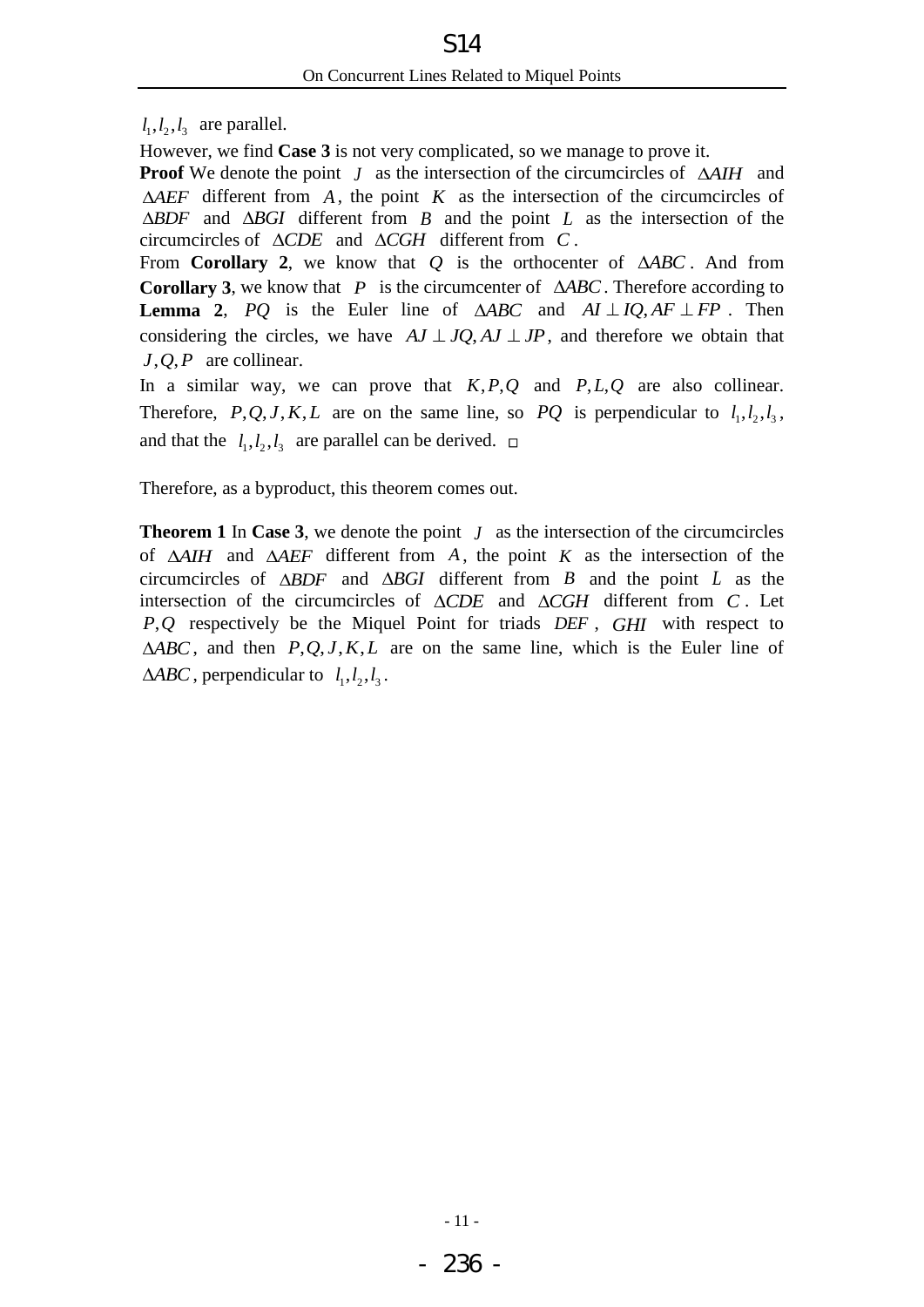## <span id="page-14-0"></span>**5 General Cases**

After working on special cases, we then analyze the general ones. We set two points on each sides, and use the same way used in **[Section 4](#page-11-0)** to construct circles and radical axes. We surprisingly find that even though the points are not specialized, the three constructed radical axes are still concurrent (or parallel). Thus, we make a conjecture and finally prove the theorem below.

<span id="page-14-2"></span>**Theorem 2** As is shown in **[Figure 9](#page-14-1)**, given arbitrary  $\Delta A_1 A_2 A_3$ , points  $P_1, P_2, P_3$  are on  $A_2A_3, A_3A_1, A_1A_2$  respectively and  $Q_1, Q_2, Q_3$  are also on  $A_2A_3, A_3A_1, A_1A_2$ respectively. Let  $l_k$  be the radical axis of the circumcircle of  $\Delta A_k P_{k+1} P_{k+2}$  and that of  $\Delta A_k Q_{k+1} Q_{k+2}$  for  $k \in \{1,2,3\}$  (for notation convenience, we regard  $P_4 = P_1, P_5 = P_2, Q_4 = Q_1, Q_5 = Q_2$ ), and then  $l_1, l_2, l_3$  are concurrent (or parallel).



**Figure 9** Two sets of Miquel Points and Miquel circles

<span id="page-14-1"></span>We used complex number method to verify its validity for the very first.

**Proof 1** See **[Figure 10](#page-15-0)**. Here we consider *i* as the imaginary unit.

According to **[Lemma 4](#page-6-3)**, we make a Miquel Point P of traid  $P_1P_2P_3$  with respect to  $\Delta A_1 A_2 A_3$  and another Miquel Point *Q* of traid  $Q_1 Q_2 Q_3$  with respect to  $\Delta A_1 A_2 A_3$ . Suppose the circumcenter of  $\Delta A_k P_{k+1} P_{k+2}$  is  $S_k$  and the circumcenter of  $\Delta A_k Q_{k+1} Q_{k+2}$  is  $T_k$  for  $k \in \{1,2,3\}$ . Because  $A_1, P_2, P_3, P$  are concyclic, we can obtain that  $\angle PP_3A_1 = \angle PP_1A_2 = \angle PP_2A_3$ , therefore we can get  $\angle PS_1A_1 = \angle PS_2A_2 = \angle PS_3A_3.$ 

$$
-237 -
$$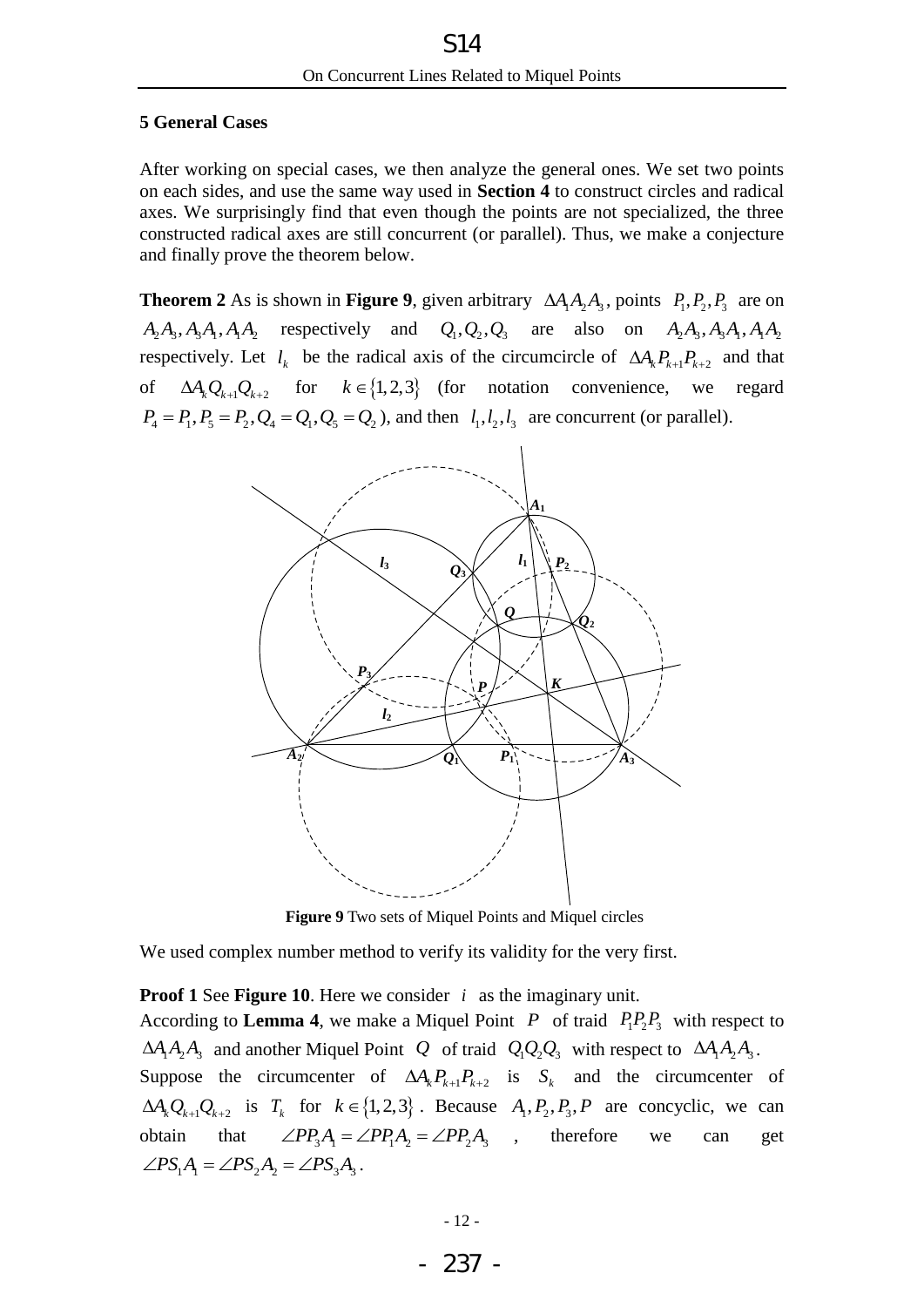Using the same method, we can know that  $\angle QT_1A_1 = \angle QT_2A_2 = \angle QT_3A_3$ .



**Figure 10** Proof of complex number method

<span id="page-15-0"></span>Use one certain point as origin, a certain unit length and a certain direction of axes to set up the complex plane. We use the letters of different points to express the corresponding complex numbers.

According to **[Property 2](#page-4-1)**, we know that  $l_k \perp S_k T_k$  for  $k \in \{1, 2, 3\}$ .

In order to prove that  $l_1, l_2, l_3$  are concurrent, we apply **[Lemma 3](#page-6-5)** here. Owing to the t to prove<br> $\frac{-T_1}{T_1}$ . cos arg  $\frac{S_2 - T_2}{T_2}$ . cos arg  $\frac{S_3 - T_1}{T_1}$ 

perpendicularity, it is sufficient to prove  
\n
$$
\cos \arg \frac{S_1 - T_1}{A_1 - A_2} \cdot \cos \arg \frac{S_2 - T_2}{A_2 - A_3} \cdot \cos \arg \frac{S_3 - T_3}{A_3 - A_1}
$$
\n
$$
= -\cos \arg \frac{S_1 - T_1}{A_1 - A_3} \cdot \cos \arg \frac{S_2 - T_2}{A_2 - A_1} \cdot \cos \arg \frac{S_3 - T_3}{A_3 - A_2}
$$
\n
$$
\Leftrightarrow \prod_{k=1}^3 \frac{\text{Re}\{(S_k - T_k)/(A_k - A_{k+1})\}}{|S_k - T_k|/|A_k - A_{k+1}|} = -\prod_{k=1}^3 \frac{\text{Re}\{(S_k - T_k)/(A_k - A_{k+2})\}}{|S_k - T_k|/|A_k - A_{k+2}|}
$$
\n
$$
\Leftrightarrow \prod_{k=1}^3 \text{Re}\{\frac{S_k - T_k}{A_k - A_{k+1}}\} = -\prod_{k=1}^3 \text{Re}\{\frac{S_k - T_k}{A_k - A_{k+2}}\}
$$
\n
$$
\Leftrightarrow \prod_{k=1}^3 \text{Re}\{(S_k - T_k)(\overline{A_k - A_{k+1}})\} = -\prod_{k=1}^3 \text{Re}\{(S_k - T_k)(\overline{A_k - A_{k+2}})\}.
$$

On complex plane, we assume that

$$
\frac{\angle PS_1 A_1}{2} = \theta, \quad e^{i\theta} = \zeta \quad (\theta \in [0, 2\pi) \text{ is a directed angle}),
$$
  

$$
\frac{\angle QT_1 A_1}{2} = \varphi, \quad e^{i\varphi} = \xi \quad (\varphi \in [0, 2\pi) \text{ is a directed angle}),
$$
  

$$
A_k = x_k + iy_k \quad (x_k, y_k \in \mathbb{R}, \quad k \in \{1, 2, 3\}),
$$
  

$$
P = x_p + iy_p, \quad Q = x_Q + iy_Q \quad (x_p, y_p, x_Q, y_Q \in \mathbb{R}).
$$

According to definition of  $\zeta$ , and note that  $\angle PS_1A_1 = \angle PS_2A_2 = \angle PS_3A_3$ , we can

- 238 -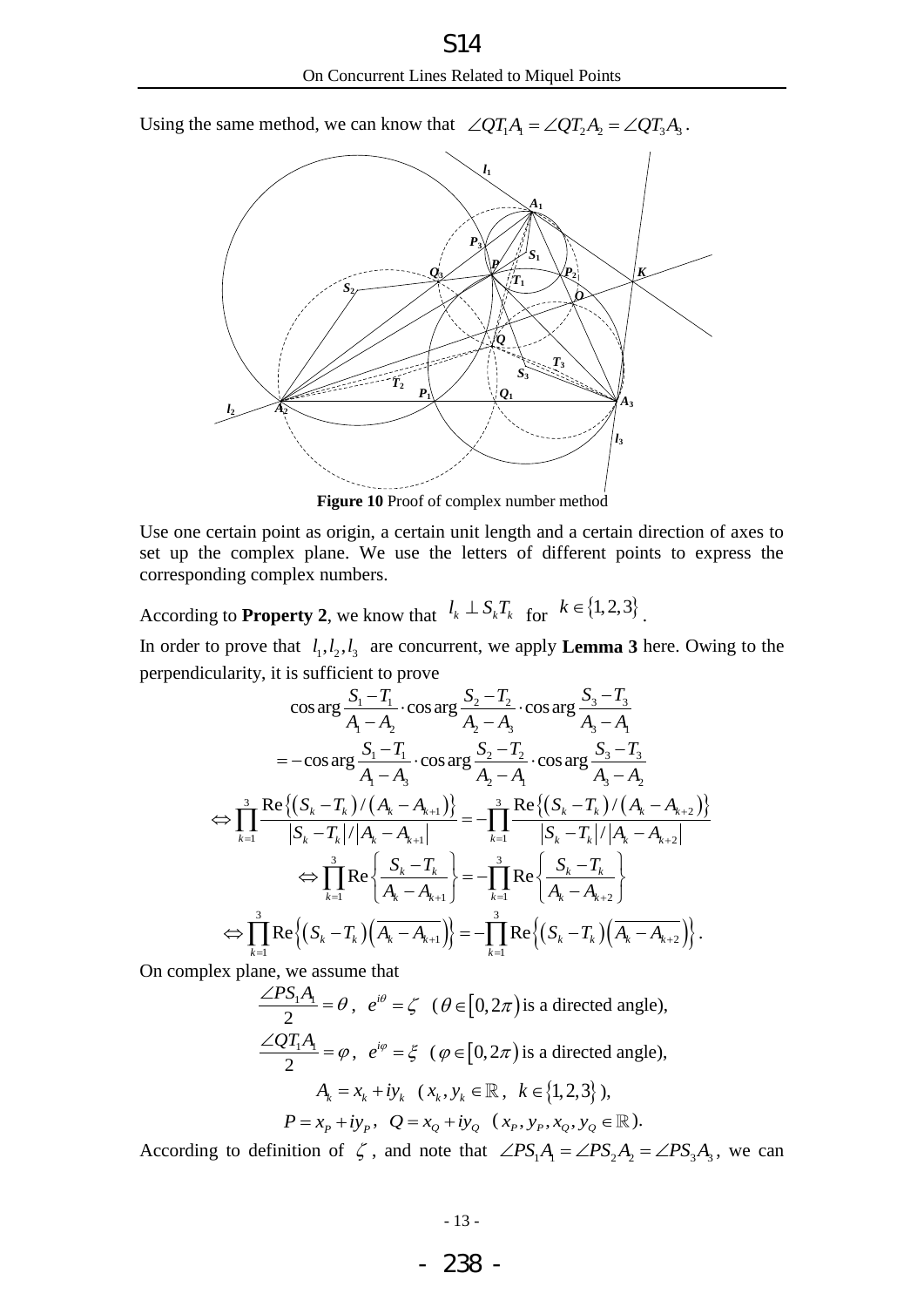obtain that for  $k \in \{1, 2, 3\}$ ,

$$
(A_k-S_k)\zeta=(P-S_k)\zeta^{-1}.
$$

Then, we have for  $k \in \{1, 2, 3\}$ ,

$$
S_k = \frac{A_k \zeta - P \zeta^{-1}}{\zeta - \zeta^{-1}},
$$

from which we can derive that for  $k \in \{1,2,3\}$ ,

$$
\zeta - \zeta
$$
  
\n
$$
\zeta - \zeta
$$
  
\n
$$
\zeta - \zeta
$$
  
\n
$$
\zeta - \zeta
$$
  
\n
$$
\zeta - \zeta
$$
  
\n
$$
\zeta - \zeta
$$
  
\n
$$
\zeta - \zeta
$$
  
\n
$$
\zeta - \zeta
$$
  
\n
$$
\zeta - \zeta
$$
  
\n
$$
\zeta - \zeta
$$
  
\n
$$
\zeta - \zeta
$$
  
\n
$$
\zeta - \zeta
$$
  
\n
$$
\zeta - \zeta
$$
  
\n
$$
\zeta - \zeta
$$
  
\n
$$
\zeta - \zeta
$$
  
\n
$$
\zeta - \zeta
$$
  
\n
$$
\zeta - \zeta
$$
  
\n
$$
\zeta - \zeta
$$
  
\n
$$
\zeta - \zeta
$$
  
\n
$$
\zeta - \zeta
$$
  
\n
$$
\zeta - \zeta
$$
  
\n
$$
\zeta - \zeta
$$
  
\n
$$
\zeta - \zeta
$$
  
\n
$$
\zeta - \zeta
$$
  
\n
$$
\zeta - \zeta
$$
  
\n
$$
\zeta - \zeta
$$
  
\n
$$
\zeta - \zeta
$$
  
\n
$$
\zeta - \zeta
$$
  
\n
$$
\zeta - \zeta
$$
  
\n
$$
\zeta - \zeta
$$
  
\n
$$
\zeta - \zeta
$$
  
\n
$$
\zeta - \zeta
$$
  
\n
$$
\zeta - \zeta
$$
  
\n
$$
\zeta - \zeta
$$
  
\n
$$
\zeta - \zeta
$$
  
\n
$$
\zeta - \zeta
$$
  
\n
$$
\zeta - \zeta
$$
  
\n
$$
\zeta - \zeta
$$
  
\n
$$
\zeta - \zeta
$$
  
\n
$$
\zeta - \zeta
$$
  
\n
$$
\zeta - \zeta
$$
  
\n
$$
\zeta - \zeta
$$
  
\n
$$
\zeta -
$$

Similarly, with symmetry, we can write that for  $k \in \{1,2,3\}$ ,

with symmetry, we can write that for 
$$
k \in \{1, 2, 3\}
$$
,  
\n
$$
2T_k = ((x_k + x_0) + (y_k - y_0) \cot \varphi) + ((x_0 + x_k) \cot \varphi + (y_k + y_0))i.
$$

Thus, for  $k \in \{1, 2, 3\}$ ,

$$
\operatorname{Re}\left\{ \left(2S_k - 2T_k\right) \left(\overline{A_k - A_{k+1}}\right) \right\}
$$
  
=  $\left(x_k - x_{k+1}\right) \left(x_p - x_Q\right) + \left(y_k - y_{k+1}\right) \left(y_p - y_Q\right)$   
+  $\cot \theta \left(y_p \left(x_{k+1} - x_k\right) + x_p \left(y_k - y_{k+1}\right) + x_k y_{k+1} - y_k x_{k+1}\right)$   
-  $\cot \varphi \left(y_Q \left(x_{k+1} - x_k\right) + x_Q \left(y_k - y_{k+1}\right) + x_k y_{k+1} - y_k x_{k+1}\right).$ 

Similarly, we get that for  $k \in \{1, 2, 3\}$ ,

$$
\operatorname{Re}\left\{ \left(2S_{k+1} - 2T_{k+1}\right) \left(\overline{A_{k+1} - A_k}\right) \right\}
$$
  
=  $(x_{k+1} - x_k)(x_p - x_Q) + (y_{k+1} - y_k)(y_p - y_Q)$   
+  $\cot \theta \left(y_p(x_k - x_{k+1}) + x_p(y_{k+1} - y_k) + x_{k+1}y_k - y_{k+1}x_k\right)$   
-  $\cot \varphi \left(y_Q(x_k - x_{k+1}) + x_Q(y_{k+1} - y_k) + x_{k+1}y_k - y_{k+1}x_k\right).$ 

Therefore, we can get that for 
$$
k \in \{1, 2, 3\}
$$
,  
\n
$$
Re \{(2S_k - 2T_k) (\overline{A_k - A_{k+1}}) \} = -Re \{(2S_{k+1} - 2T_{k+1}) (\overline{A_{k+1} - A_k}) \},
$$

that is for  $k \in \{1,2,3\}$ 

$$
{1,2,3}
$$
  
Re ${(S_k - T_k)(\overline{A_k - A_{k+1}})} = -Re{((S_{k+1} - T_{k+1})(\overline{A_{k+1} - A_k})}.$ 

$$
\operatorname{Re}\left\{ (S_k - T_k) \left( \overline{A_k - A_{k+1}} \right) \right\} = -\operatorname{Re}\left\{ (S_{k+1} - T_{k+1}) \left( \overline{A_{k+1} - A_k} \right) \right\}.
$$
\nThus, considering the symmetry, we obtain

\n
$$
\prod_{k=1}^{3} \operatorname{Re}\left\{ (S_k - T_k) \left( \overline{A_k - A_{k+1}} \right) \right\} = -\prod_{k=1}^{3} \operatorname{Re}\left\{ (S_{k+1} - T_{k+1}) \left( \overline{A_{k+1} - A_k} \right) \right\}
$$
\n
$$
= -\prod_{k=1}^{3} \operatorname{Re}\left\{ (S_k - T_k) \left( \overline{A_k - A_{k+2}} \right) \right\}.
$$

According to equivalency, we get that  $l_1, l_2, l_3$  are concurrent (or parallel).

We are also enlightened by the question in introduction, which resulted in our further exploration over this figure. Finally, we find an easier pure geometric method to deal with this problem.

**Proof 2** We only provide the proof when  $l_1, l_2, l_3$  intersect inside the triangle. When

- 239 -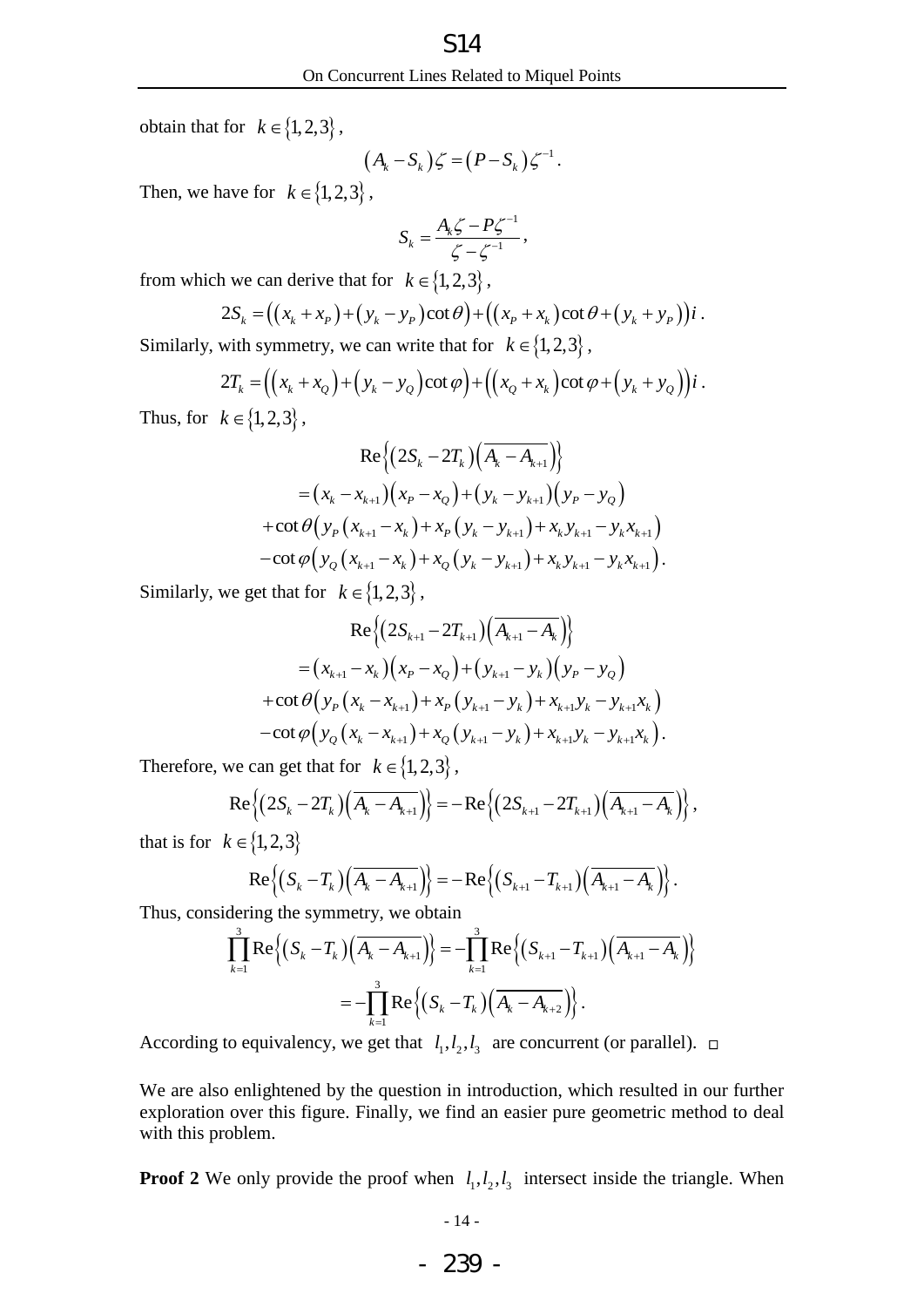the three lines intersect outside the triangle, the proof is basically the same. See **[Figure 11](#page-17-0)**.



**Figure 11** Proof of pure geometry method

<span id="page-17-0"></span>According to **[Lemma 4](#page-6-3)**, we assume the circumcircle of  $\Delta A_1 P_2 P_3$  intersect the circumcircle of  $\Delta A_1 Q_2 Q_3$  at point  $R_1$ , distinct to P. Then we have

$$
\Delta R_1 Q_2 P_2 \sim \Delta R_1 Q_3 P_3.
$$

So according to **[Lemma 1](#page-6-2)**, we know that

, we know that  
\n
$$
\frac{\sin \angle Q_3 A_1 R_1}{\sin \angle Q_2 A_1 R_1} = -\frac{\overline{R_1 Q_3}}{\overline{R_1 Q_2}} = -\frac{\overline{R_3 Q_3}}{\overline{R_2 Q_2}}.
$$

Similarly, we make an intersection  $R_2$  of the circumcircles of  $\Delta A_2 P_3 P_1$  and  $\Delta A_2 Q_3 Q_1$ , which is different from *P*, and then make another intersection *R*<sub>3</sub> of the circumcircles of  $\Delta A_3 P_1 P_2$  and  $\Delta A_3 Q_1 Q_2$ , which is different from *P*.

Similarly, we can obtain two other identities, that is  
\n
$$
\frac{\sin \angle Q_1 A_2 R_2}{\sin \angle Q_3 A_2 R_2} = -\frac{\left| \overline{R_2 Q_1} \right|}{\left| \overline{R_2 Q_3} \right|} = -\frac{\left| \overline{P_1 Q_1} \right|}{\left| \overline{P_3 Q_3} \right|},
$$

and

$$
\frac{\sin \angle Q_2 A_3 R_3}{\sin \angle Q_1 A_3 R_3} = -\frac{\overline{R_3 Q_2}}{\overline{R_3 Q_1}} = -\frac{\overline{P_2 Q_2}}{\overline{P_1 Q_1}}.
$$

As a result,

- 240 -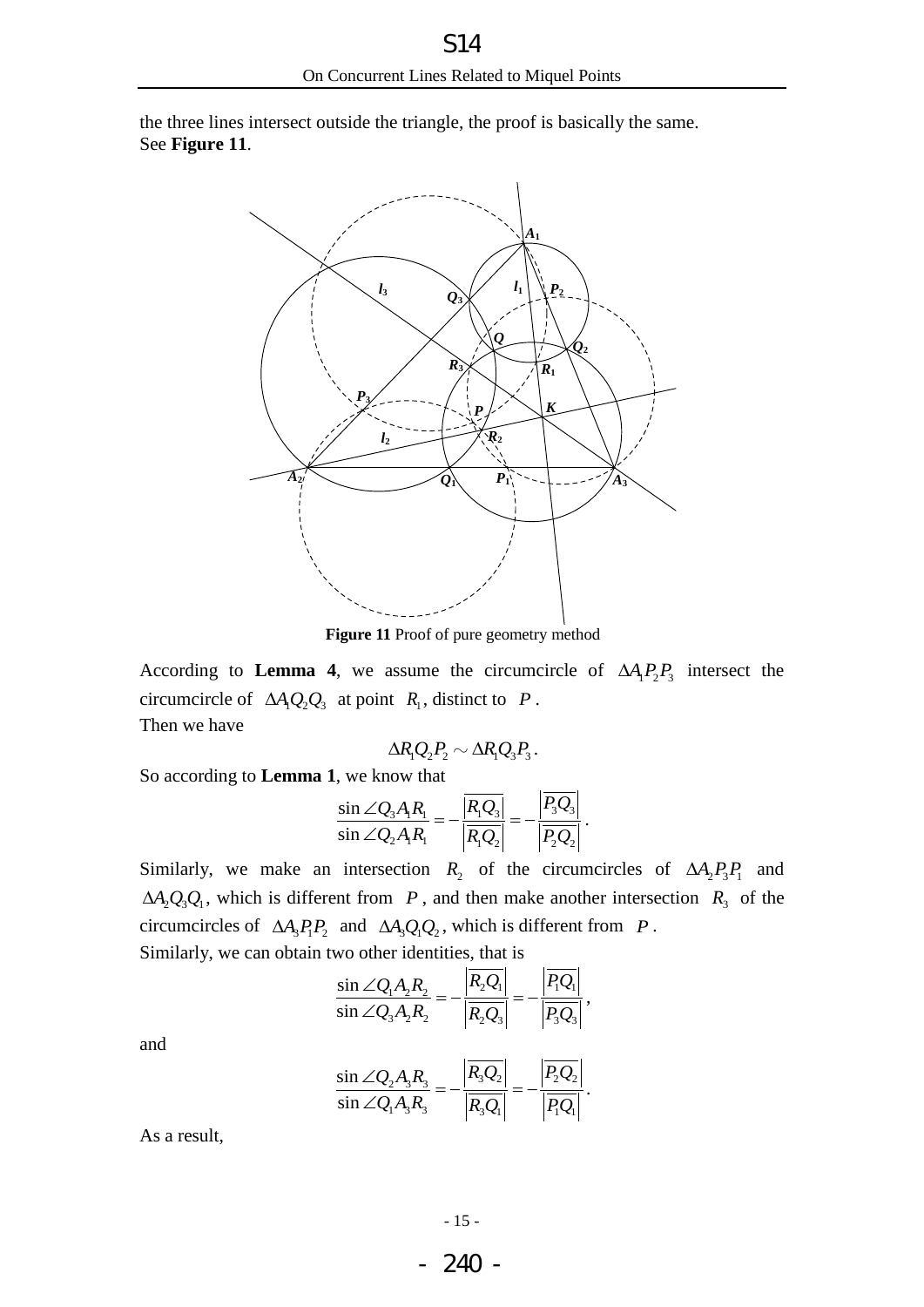On Concurrent Lines Related to Miguel Points  
\n
$$
\frac{\sin \angle Q_1 A_2 R_2}{\sin \angle Q_3 A_2 R_2} \cdot \frac{\sin \angle Q_3 A_1 R_1}{\sin \angle Q_2 A_3 R_3} \cdot \frac{\sin \angle Q_2 A_3 R_3}{\sin \angle Q_1 A_3 R_3} = \left( -\frac{\left| \overline{P_1 Q_1} \right|}{\left| \overline{P_3 Q_3} \right|} \right) \cdot \left( -\frac{\left| \overline{P_2 Q_2} \right|}{\left| \overline{P_2 Q_2} \right|} \right) = -1.
$$
\nreceding to **I** among 3, *I, I, I, crs* convergent (or parallel),  $\square$ 

According to **[Lemma 3](#page-6-5)**,  $l_1, l_2, l_3$  are concurrent (or parallel).

Based on the deduction above, we found that no matter whether we use complex number method, or use similar triangles, the ratio of sines or sides both have a mysterious symmetry. Therefore, we doubt whether these propositions are correct or not when we generalize the theorem to polygons. We make some further investigation, realizing that the theorem can be generalized actually. Eventually, we are able to prove the generalized theorem.

<span id="page-18-1"></span>**Theorem 3** As is shown in **[Figure 12](#page-18-0)**, Given an arbitrary quadrilateral  $A_1A_2A_3A_4$ (for notation convenience, we assume  $A_{i+4} = A_i$ ,  $i \in \mathbb{Z}$ ), and  $P_k, Q_k$  (for notation convenience, we assume  $P_{i+4} = P_i$ ,  $Q_{i+4} = Q_i$ ,  $i \in \mathbb{Z}$ ) are points on  $A_k A_{k+1}$ respectively for  $k \in \{1, 2, 3, 4\}$  so that the circumcircles of  $\Delta A_k P_k P_{k+3}$  are all concurrent at P and the circumcircles of  $\Delta A_k Q_k Q_{k+3}$  are concurrent at Q, for  $k \in \{1,2,3,4\}$ . Let  $l_k$  be the radical axis of the circumcircles of  $\Delta A_k P_k P_{k+3}$  and  $\Delta A_k Q_k Q_{k+3}$  for  $k \in \{1, 2, 3, 4\}$ , and then  $l_k$  are concurrent (or parallel) for  $k \in \{1, 2, 3, 4\}$ .



**Figure 12** The figure of **[Theorem 3](#page-18-1)**

<span id="page-18-0"></span>**Proof** Make an intersection P' of the circumcircles  $\Delta A_4 P_4 P_3$  and  $\Delta A_2 P_2 P_1$ , which is different from *P* .

According to **[Lemma 4](#page-6-3)**, *P* is the Miquel Point of triad  $P_4P_1P'$  with respect to  $\Delta A_4 A_1 A_2$ .

Similarly, make an intersection Q' of circumcircle of  $\Delta A_4 Q_4 Q_3$  and  $\Delta A_2 Q_2 Q_1$ ,

- 241 -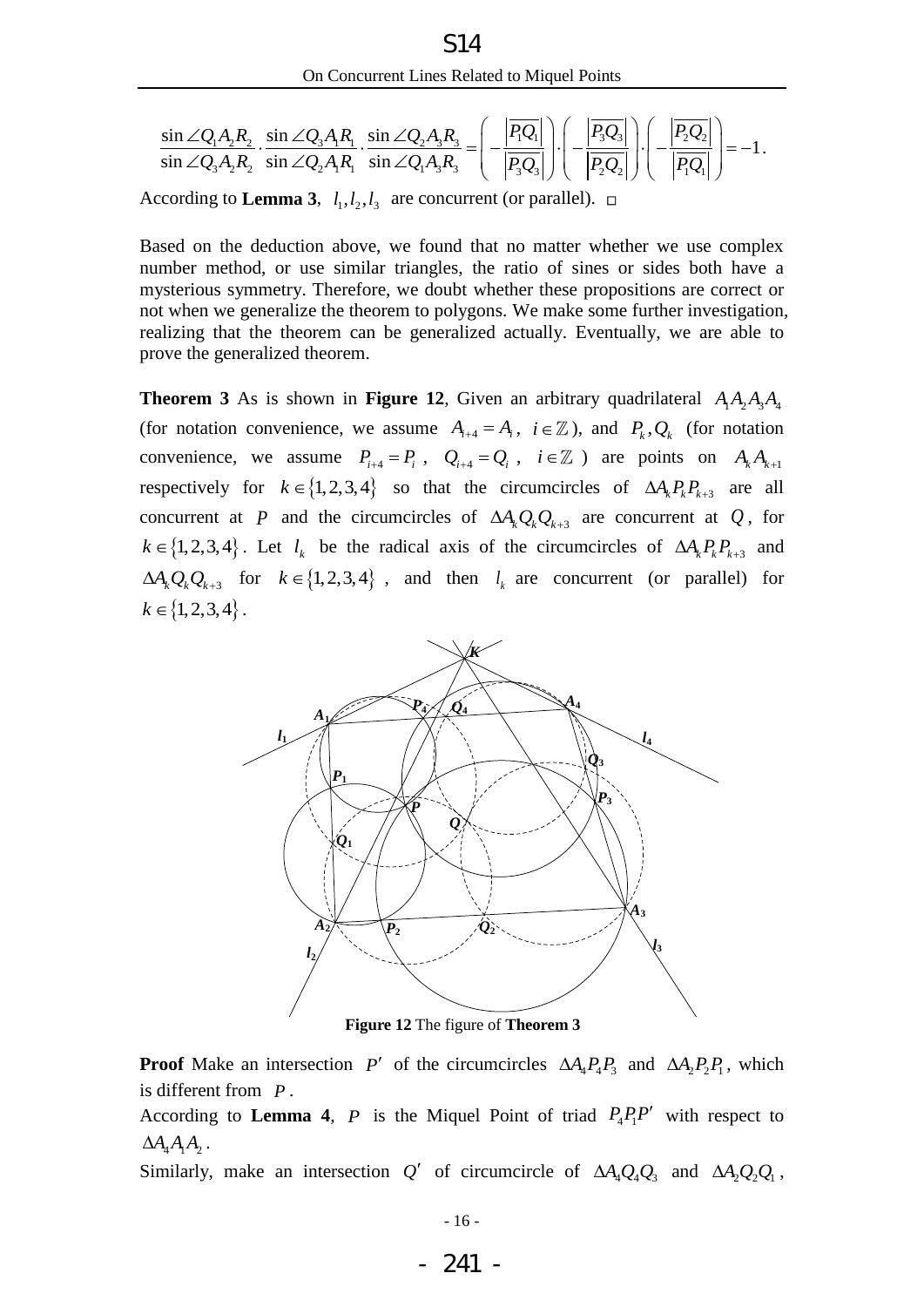which is different from  $Q$ , then we obtain that  $Q$  is the Miquel Point of triad  $Q_4Q_1Q'$  with respect to  $\Delta A_4A_1A_2$ .

According to **[Theorem 2](#page-14-2)**, with regard to  $\Delta A_4 A_1 A_2$ ,  $l_4, l_1, l_2$  are concurrent (or parallel).

In a similar way, we can obtain that, with respect to  $\Delta A_1 A_2 A_3$ ,  $l_1, l_2, l_3$  are concurrent (or parallel).

Therefore, we succeed in proving that  $l_1, l_2, l_3, l_4$  are concurrent (or parallel).

<span id="page-19-0"></span>**Theorem 4** Given an arbitrary *n*-polygon  $A_1A_2 \cdots A_n$  (for notation convenience, we assume  $A_{n+i} = A_i$ ,  $i \in \mathbb{Z}$ ), and  $P_k, Q_k$  (for notation convenience, we assume  $P_{n+i} = P_i, \quad Q_{n+i} = Q_i, \quad i \in \mathbb{Z}$ ) are points on  $A_k A_{k+1}$  respectively for  $k \in \{1, 2, \dots, n\}$  so that the circumcircles of  $\Delta A_k P_k P_{k+n-1}$  are concurrent at P and the circumcircles of  $\Delta A_k Q_k Q_{k+n-1}$  are concurrent at Q, for all  $k \in \{1, 2, \dots, n\}$ . Let  $l_k$  is the radical axis of circumcircles of  $\Delta A_k P_k P_{k+n-1}$  and  $\Delta A_k Q_k Q_{k+n-1}$  for  $k \in \{1, 2, \dots, n\}$ , and then  $l_k$ are all concurrent (or parallel) for  $k \in \{1, 2, \dots, n\}$ .

**Proof** With the exactly same method of proof to **[Theorem 3](#page-18-1)**, we know  $P,Q$  are both Miquel Points of  $\Delta A_k A_{k+1} A_{k+2}$  for  $k \in \{1, 2, \dots, n\}$ . According to **[Theorem 2](#page-14-2)**, for any  $\Delta A_k A_{k+1} A_{k+2}$ , for  $k \in \{1, 2, \dots, n\}$ , and therefore for all  $k \in \{1, 2, \dots, n\}$  we obtain  $l_k, l_{k+1}, l_{k+2}$  are concurrent (or parallel). Therefore,  $l_k$  are concurrent (or parallel) for all  $k \in \{1, 2, \dots, n\}$ .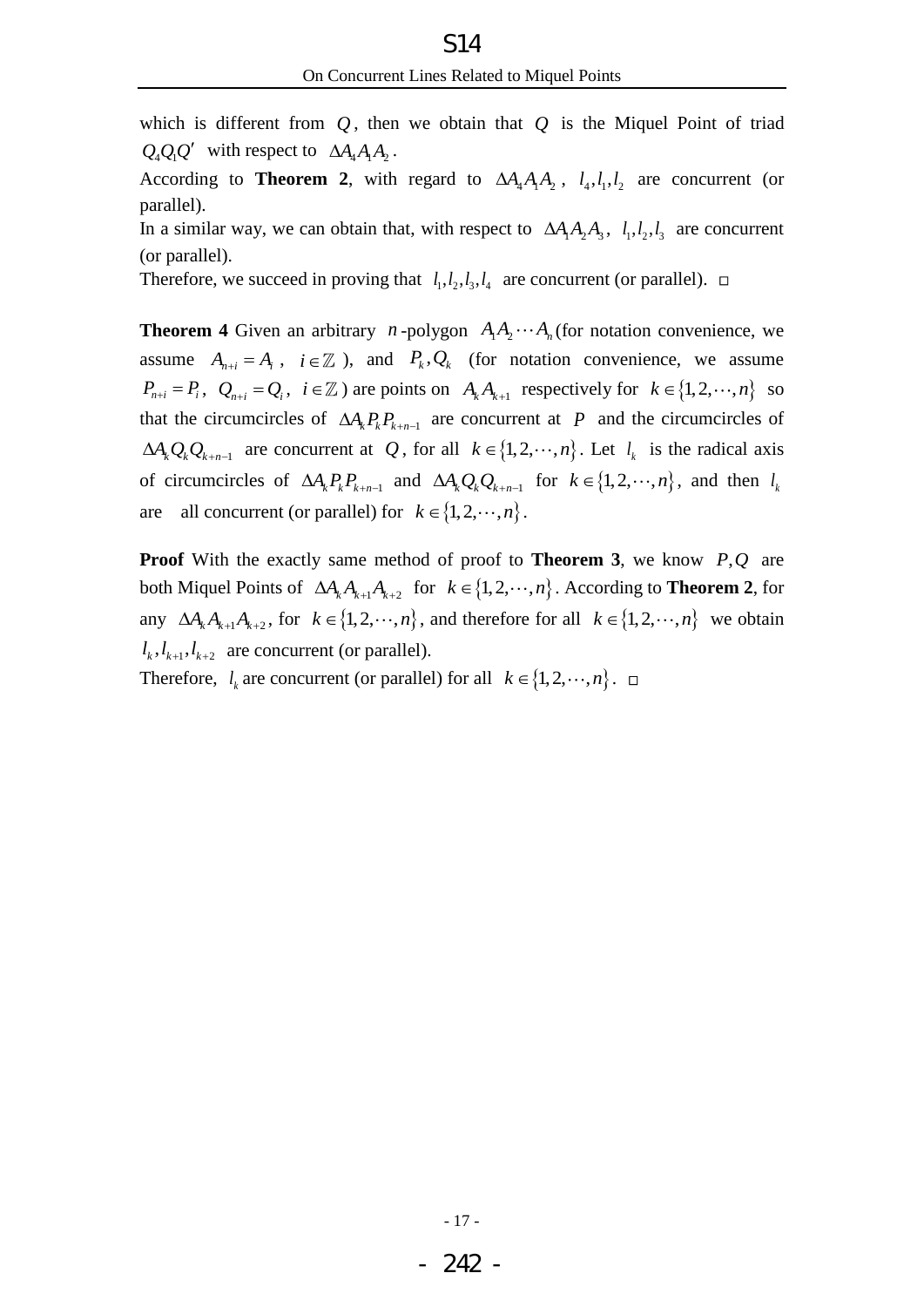## <span id="page-20-0"></span>**6 On More Sets of Miquel Points**

According to the proof above, two sets of Miquel Points and Miquel circles have some special propoties. But how about more sets of Miquel Points and Miquel circles? We go further and discover a theorem as beautiful as **[Theorem 2](#page-14-2)**.

<span id="page-20-3"></span>**Theorem 5** As is shown in **[Figure 13](#page-20-1)**, given an arbitrary  $\triangle ABC$ , P, Q, R, are different Miquel Points for triads  $P_1P_2P_3, Q_1Q_2Q_3, R_1R_2R_3$  with respect to  $\Delta A_1A_2A_3$ . According to **[Theorem 2](#page-14-2)**, we assume that radical axes produced by Miquel circles of *P* and *Q*, *Q* and *R*, *R* and *P* meet at  $K_1, K_2, K_3$  respectively, then  $K_1, K_2, K_3$  are collinear.



**Figure 13** 3 sets of Miquel Points and Miquel circles (triangle)

<span id="page-20-1"></span>In **[Figure 14](#page-20-2)**, we can feel that  $K_1, K_2, K_3$  seem to be collinear.

**Proof** We designed a Maple program to verify this theorem, using coordinate method.



<span id="page-20-2"></span>**Figure 14** 3 sets of Miquel Points (triangle, simplified)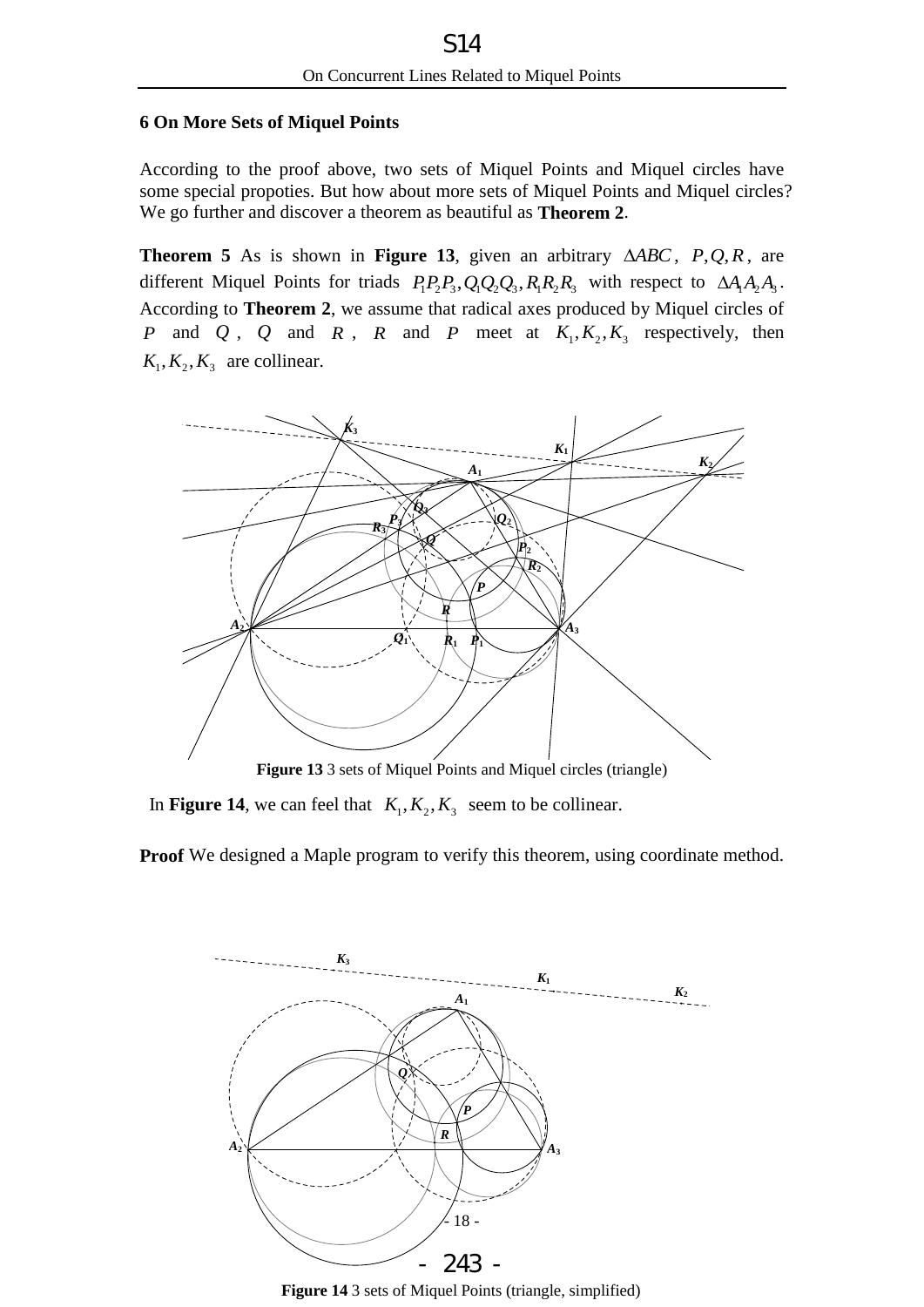On Concurrent Lines Related to Miquel Points S14

| 1  | (*Here list some procedure used later*)                                       |
|----|-------------------------------------------------------------------------------|
| 2  | Reduce3 := $proc(P)$ (*Reduce the polynomial of a point or a line*)           |
| 3  | local $g := \gcd(\gcd(P[1], P[2]), P[3])$ ;                                   |
| 4  | return [simplify(P[1]/g), simplify(P[2]/g), simplify(P[3]/g)];                |
| 5  | end proc:                                                                     |
| 6  | Reduce4 := proc(P) (*Reduce the polynomial of a circle equation*)             |
| 7  | local $g := \gcd(\gcd(\gcd(P[1], P[2]), P[3]), P[4]);$                        |
| 8  | return $[simplify(P[1]/q)$ , simplify(P[2]/g),                                |
| 9  | $simplify(P[3]/q)$ , $simplify(P[4]/q)$ ;                                     |
| 10 | end proc:                                                                     |
| 11 | Scale := proc(P, Q, t); (*Get the coordinate of a point on a segment *)       |
| 12 | return Reduce3( $[t*P[1]+(1-t)*Q[1]$ , $t*P[2]+(1-t)*Q[2]$ ,                  |
| 13 | $t * P[3] + (1-t) * Q[3]]$ ;                                                  |
| 14 | end proc:                                                                     |
| 15 | GetCircle := $proc(P, Q, R)$ ; (*Get the equation of the circumcircle *)      |
| 16 | return Reduce4 ([                                                             |
| 17 | -LinearAlgebra [Determinant] (Matrix (                                        |
| 18 |                                                                               |
| 19 | $[ [P[1]*P[3], P[2]*P[3], P[3] ^2],$                                          |
|    | $[Q[1]*Q[3], Q[2]*Q[3], Q[3]'2],$                                             |
| 20 | $[R[1]*R[3], R[2]*R[3], R[3]^2])$ ,                                           |
| 21 | +LinearAlgebra [Determinant] (Matrix (                                        |
| 22 | $[ [P[1]^2+P[2]^2, P[2]*P[3], P[3]^2],$                                       |
| 23 | $[Q[1]$ ^2+Q[2] ^2, Q[2] *Q[3], Q[3] ^2],                                     |
| 24 | $[R[1]^2+R[2]$ <sup>2</sup> , $R[2]*R[3]$ , $R[3]$ <sup>2</sup> ]])),         |
| 25 | -LinearAlgebra[Determinant](Matrix(                                           |
| 26 | $[ [P[1]^2+P[2]^2, P[1]*P[3], P[3]^2],$                                       |
| 27 | $[Q[1]^2+Q[2]^2, Q[1]*Q[3], Q[3]^2],$                                         |
| 28 | $[R[1]^2+R[2]$ $2$ , $R[1]*R[3]$ , $R[3]$ $2]$ )),                            |
| 29 | +LinearAlgebra[Determinant](Matrix(                                           |
| 30 | $[ [P[1]^2+P[2]^2, P[1]*P[3], P[2]*P[3]],$                                    |
| 31 | $[Q[1]^2+Q[2]^2, Q[1]*Q[3], Q[2]*Q[3]],$                                      |
| 32 | $[R[1] ^{2} R[2] ^{2}, R[1] ^{*} R[3], R[2] ^{*} R[3]])))];$                  |
| 33 | end proc:                                                                     |
| 34 | GetRadicalAxis := $proc(E, F);$ (*Get the equation of radical axis*)          |
| 35 | return Reduce3([E[2]*F[1]-E[1]*F[2],                                          |
| 36 | $E[3]*F[1]-E[1]*F[3], E[4]*F[1]-E[1]*F[4]]);$                                 |
| 37 | end proc:                                                                     |
| 38 | GetIntersection := $proc(L, M)$ ; (*Get the coordinate of intersection*)      |
| 39 | return Reduce3([L[2]*M[3]-L[3]*M[2],                                          |
| 40 | $L[3]*M[1]-L[1]*M[3], L[1]*M[2]-L[2]*M[1]]);$                                 |
| 41 | end proc:                                                                     |
| 42 | IsCoLine := $proc(P, Q, R)$ ; (*Judge whether three point is collinear*)      |
| 43 | return $P[1]*Q[2]*R[3]+P[2]*Q[3]*R[1]+P[3]*Q[1]*R[2]$                         |
| 44 | $-P[3]*Q[2]*R[1]-P[1]*Q[3]*R[2]-P[2]*Q[1]*R[3];$                              |
| 45 | end proc:                                                                     |
| 46 | $(*Assume A1, A2, A3*)$                                                       |
| 47 | A1 := $[a1x, a1y, 1]$ : A2 := $[a2x, a2y, 1]$ : A3 := $[a3x, a3y, 1]$ :       |
| 48 | (*Assume and get the coordinates of P1, P2, P3, Q1, Q2, Q3, R1, R2, R3*)      |
| 49 | P1 := Scale(A2, A3, t1): P2 := Scale(A3, A1, t2): P3 := Scale(A1, A2, t3):    |
| 50 | Q1 := Scale(A2, A3, s1): Q2 := Scale(A3, A1, s2): Q3 := Scale(A1, A2, s3):    |
| 51 | R1 := Scale(A2, A3, r1): R2 := Scale(A3, A1, r2): R3 := Scale(A1, A2, r3):    |
| 52 | (*Get the equation of the circumcircles and radical axes*)                    |
| 53 | ul := GetCircle(A1, P2, P3): u2 := GetCircle(A2, P3, P1):                     |
| 54 | u3 := GetCircle(A3, P1, P2): v1 := GetCircle(A1, Q2, Q3):                     |
| 55 | $v2 := GetCircle(A2, Q3, Q1): v3 := GetCircle(A3, Q1, Q2):$                   |
| 56 | $w1 := \text{GetCircle}(A1, R2, R3): w2 := \text{GetCircle}(A2, R3, R1):$     |
| 57 | $w3 := \text{GetCircle}(A3, R1, R2): L1 := \text{GetRadicalAxis}(u1, v1):$    |
| 58 | L2 := GetRadicalAxis(u2, v2): L3 := GetRadicalAxis(u3, v3):                   |
| 59 | M1 := GetRadicalAxis(v1, w1): M2 := GetRadicalAxis(v2, w2):                   |
| 60 | $M3 := GetRadicalAxis(v3, w3): N1 := GetRadicalAxis(w1, u1):$                 |
| 61 | $N2 := \text{GetRadicalAxis}(w2, u2) : N2 := \text{GetRadicalAxis}(w3, u3) :$ |
| 62 | (*Get the coordinate of K1, K2, K3*)                                          |
| 63 | $K1 := GetIntersection(L1, L2)$ :                                             |
| 64 | $K2 := GetIntersection(M1, M2)$ :                                             |
| 65 | $K3 := GetIntersection(N1, N2)$ :                                             |
| 66 | (*Judge whether K1, K2, K3 is collinear*)                                     |
| 67 | $e := IsColine(K1, K2, K3):$                                                  |
| 68 | (*Simplify the criterion and print the result*)                               |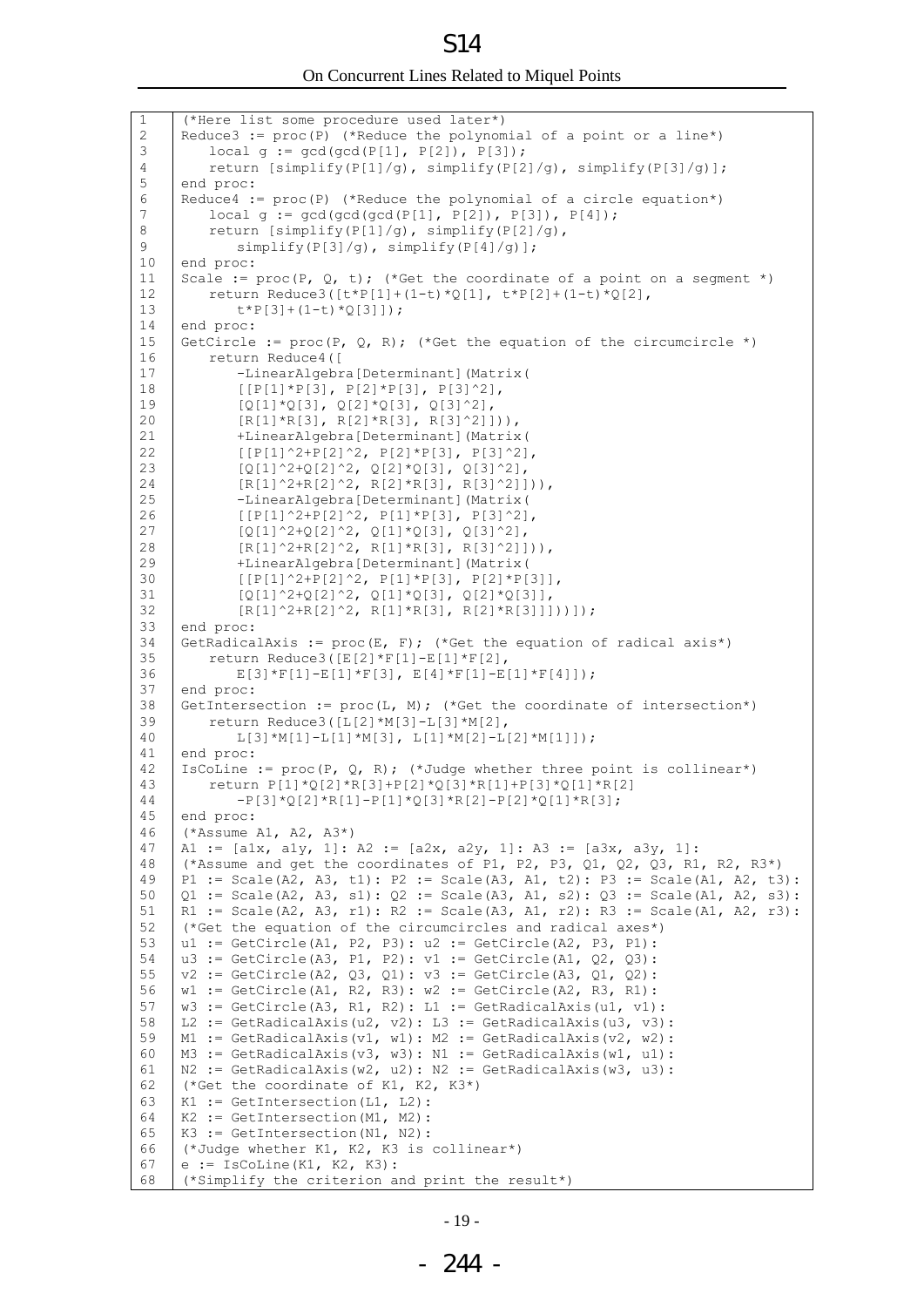69 simplify(e);

After executing the program, line 69 give out the only result: 0, which stands for  $K_1, K_2, K_3$  are collinear no matter where  $P_1P_2P_3, Q_1Q_2Q_3, R_1R_2R_3$  lie and what shape  $\Delta A_1 A_2 A_3$  is.

We can also generalize **[Theorem 5](#page-20-3)** to *n* -polygon.

**Theorem 6** Based on **[Theorem 4](#page-19-0)**, give an arbitrary *n*-polygon  $A_1A_2 \cdots A_n$  and *n* **1 neorem 6** Based on **1 neorem 4**, give an arounaly *n*-polygon  $A_1A_2 \cdots A_n$  and *n*<br>-point sets  $P_1P_2 \cdots P_n$ ,  $Q_1Q_2 \cdots Q_n$ ,  $R_1R_2 \cdots R_n$  to make three sets of *n* radical axes, which respectively meet at  $K_1, K_2, K_3$ , and then  $K_1, K_2, K_3$  are collinear.



**Figure 15** 3 sets of Miquel Points and Miquel circles (quadrilateral as an example)

**Proof** Applying the same method in the proof of **[Theorem 3](#page-18-1)**, we know that P,Q,R are also the Miquel Point with respect to  $\Delta A_1 A_2 A_3$ . Hence, based on the conclusion of **[Theorem 5](#page-20-3)**,  $K_1, K_2, K_3$  are collinear.

After working on three sets of Miquel Points and Miquel circles, we continue delving on more sets of Miquel Points and Miquel circles.

If we have four sets of Miquel Points and Miquel circles, we found the shape like **[Figure 16](#page-23-0).** It's a complete quadrilateral.

As for five sets of Miquel Points and Miquel circles, it will be like **[Figure 17](#page-23-1)**. It's the same shape as Desargues' theorem.

If we have  $n$  sets of Miquel Points and Miquel circles, there will be 2 *n*  $\binom{2}{}$ 

intersections of radical axes, and 3 *n*  $\left(3\right)$  lines pass through these points, which satisfies

$$
-245-
$$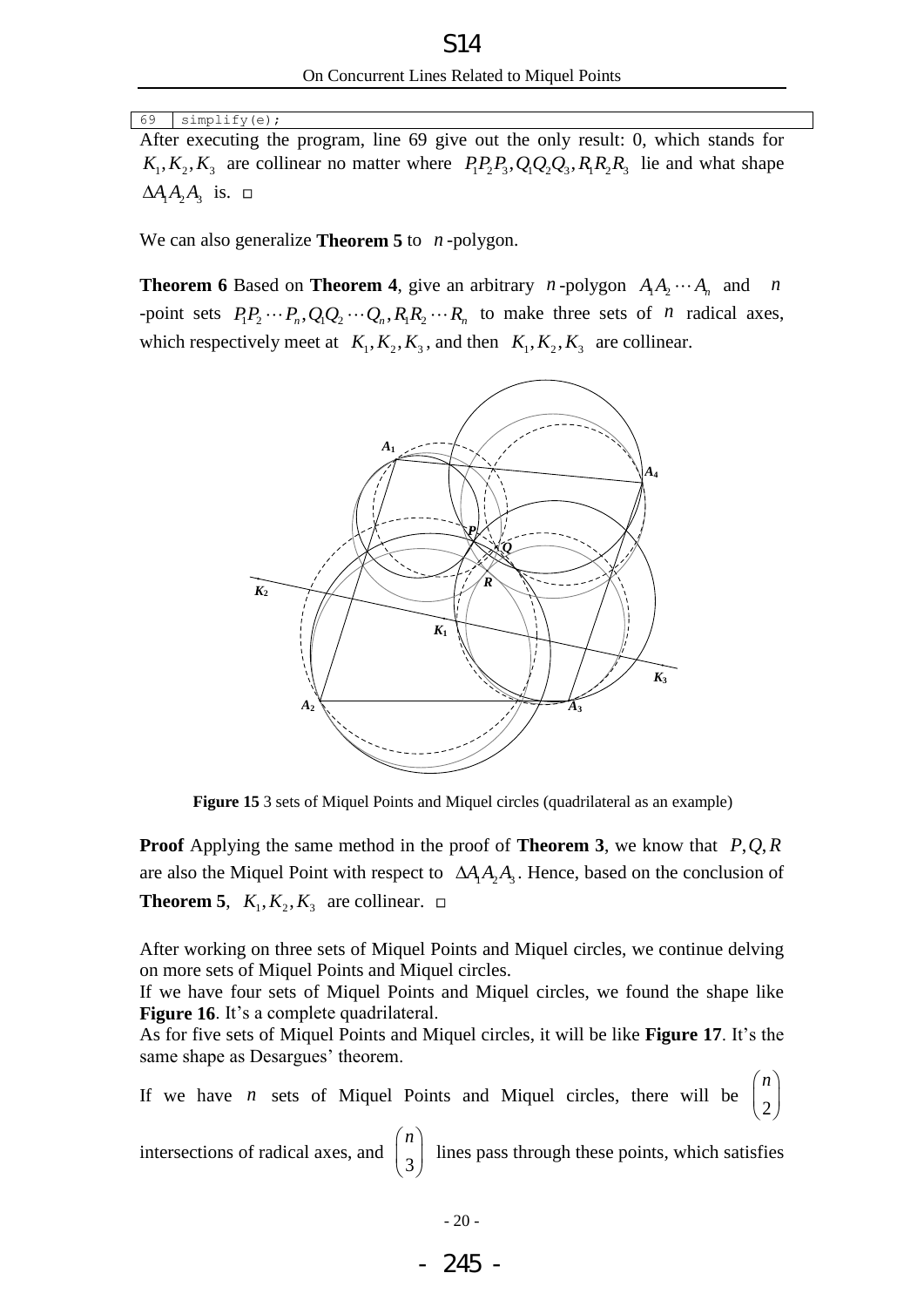that there are and only are 3 points on each line. It is hard to draw, but we believe it might be more amazing in figures of more Miquel Points and Miquel circles, indicating combinatorics properties between points and lines relating to Miquel Points.



<span id="page-23-1"></span><span id="page-23-0"></span>**Figure 17** 5 sets of Miquel Points and Miquel circles (Note: As the figure is so complicated that we simplify it.)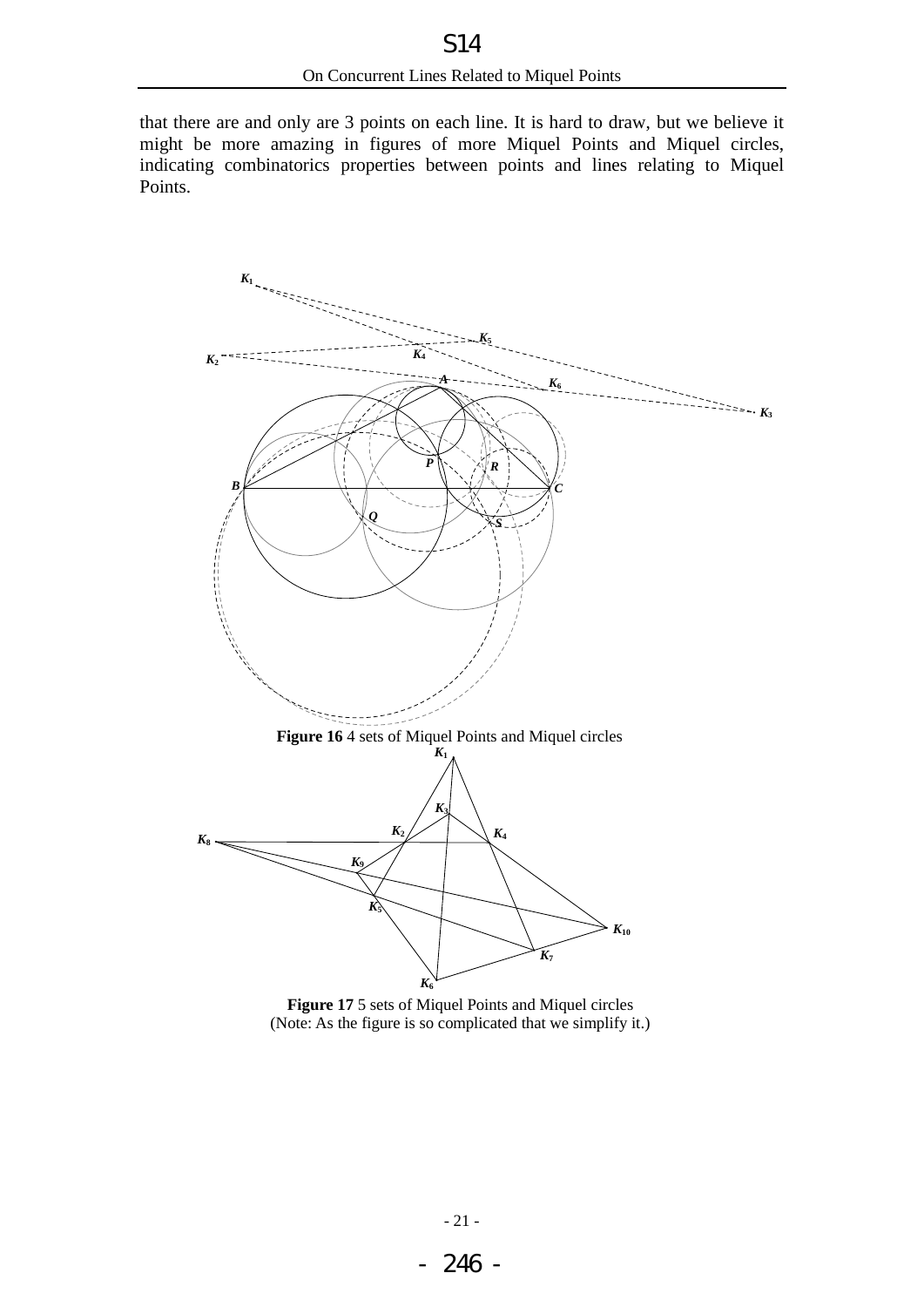## <span id="page-24-0"></span>**7 On Higher Dimensions**

It is well known that some theorems in plane geometry still work in solid geometry, indicating a magical connection from 2-dimension to 3-dimension.  $^{[7]}$  In addition, some geometric elements in different dimensions have some relationship with each other, as the table describes below.

| Dimension | $n=2$        | $n=3$                | $n \geq 4$            |
|-----------|--------------|----------------------|-----------------------|
| Object    | Plane        | Space                | Hyperspace            |
|           | Line         | Plane                | Hyperplane            |
|           | Triangle     | Tetrahedron          | $n$ -Simplex          |
|           | Circle       | <b>Sphere</b>        | $(n-1)$ -Sphere       |
|           | Radical Axis | <b>Radical Plane</b> | Radical<br>Hyperplane |

Thus, we make some research on the Miquel Points on higher dimensions, wondering whether the Miquel's Theorem holds. Eventually, we find the Robert's Theorem, the corresponding theorem of Miquel's Theorem in 3-dimesional space.



**Figure 18**(Left hand side) Miquel Point in 3-demension **Figure 19**(Right hand side) Add a plane through Miquel Point

<span id="page-24-2"></span><span id="page-24-1"></span>

<span id="page-24-4"></span><span id="page-24-3"></span>**Figure 20**(Left hand side) Another viewpoint to see the plane through Miquel Point **Figure 21**(Right hand side) Sectional view of 3-dimension Miquel's Theorem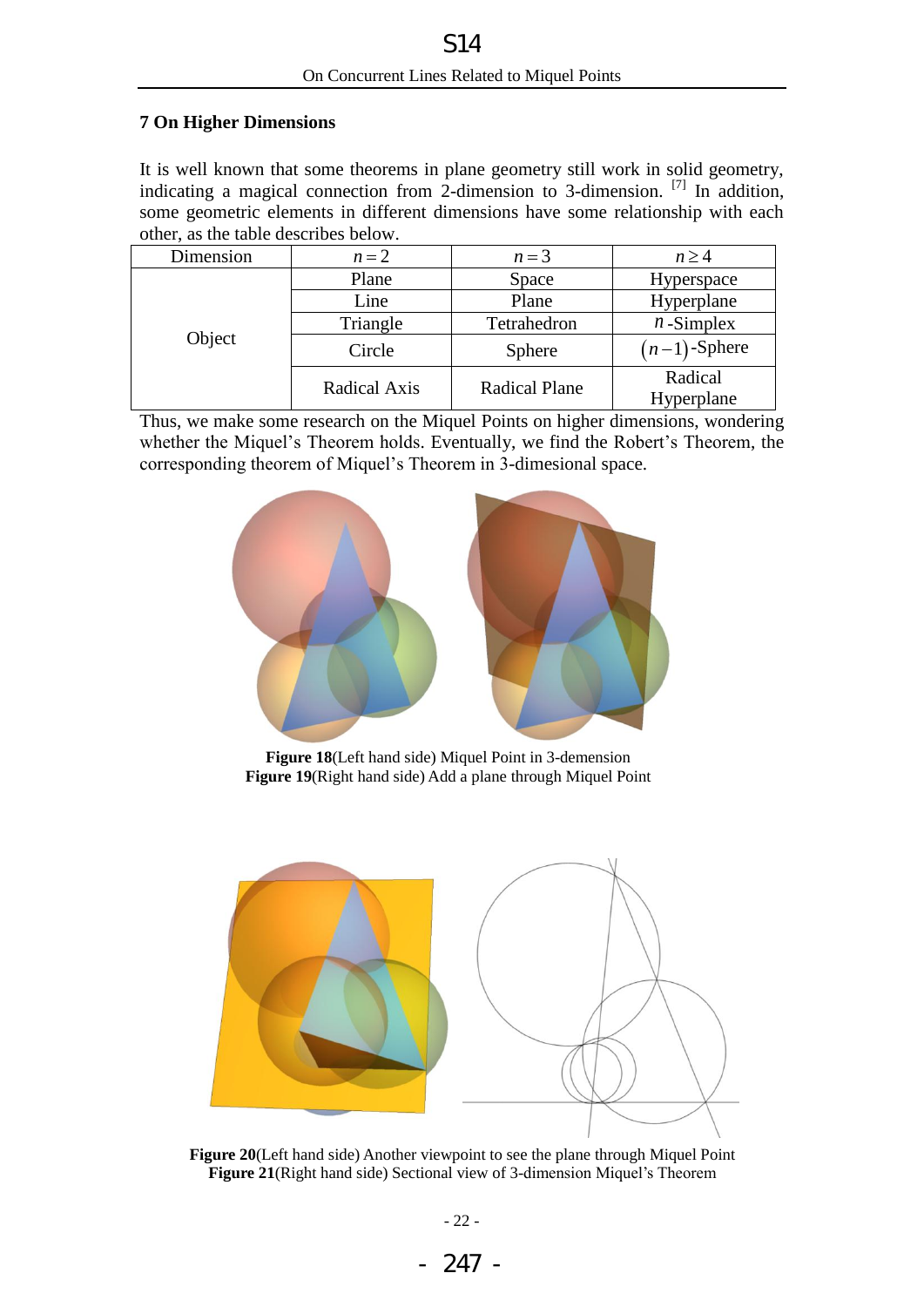**Robert's Theorem<sup>[\[8\]](#page-30-2)</sup>** Given a general tetrahedron, choose any point (but not vertex) on each edge and draw through each vertex a sphere passing through the three points on the edges which is adjacent to that vertex. Then these four spheres always have a point in common, and this point is denoted as Miquel Point or Robert Point.

See **[Figure 18](#page-24-1)**, **[Figure 19](#page-24-2)**, **[Figure 20](#page-24-3)** and **[Figure 21](#page-24-4)** above, we can clearly see that four spheres indeed meet at a point in **[Figure 21](#page-24-4)**.

Furthermore, there is even a generalized Miquel's Theorem for high dimensions too, based on simplices in high-dimensional cases.

**Miquel's Theorem for high dimensions<sup>[\[9\]](#page-30-2)</sup>** Let  $d \in \mathbb{N}^*$  stands for the number of dimensions. For arbitrary linearly independent vectors  $\mathbf{x}_0, \mathbf{x}_1, \dots, \mathbf{x}_d \in \mathbb{R}^d$  and real numbers  $\lambda_{ij}$ ,  $i, j \in \{0, 1, \dots, d\}$ , satisfying  $\lambda_{ij} + \lambda_{ji} = 1$  and  $\lambda_{ij} \notin \{0, 1\}$  for <br>  $i, j \in \{0, 1, \dots, d\}$ , we have a  $d$ -simplex<br>  $S(\mathbf{x}_0, \mathbf{x}_1, \dots, \mathbf{x}_d) = \left\{ \mathbf{x}_0 + \sum_{i=1}^d \theta_i (\mathbf{x}_i - \mathbf{x}_0) : \sum_{i=1}^d \theta_i \le 1$ for

*i*, 
$$
j \in \{0, 1, \dots, d\}
$$
, we have a *d*-simplex  

$$
S(\mathbf{x}_0, \mathbf{x}_1, \dots, \mathbf{x}_d) = \left\{ \mathbf{x}_0 + \sum_{i=1}^d \theta_i (\mathbf{x}_i - \mathbf{x}_0) : \sum_{i=1}^d \theta_i \le 1, \theta_i \ge 0, i = 1, \dots, d \right\},
$$

with positive volume and for  $i \in \{0, 1, \dots, d\}$  a sphere  $S_i$  is drawn through each vertex  $\mathbf{x}_i$  and the points  $\lambda_{ij}\mathbf{x}_i + (1-\lambda_{ij})\mathbf{x}_j$ , where  $j \in \{0,1,\dots,d\} \setminus \{i\}$ . In this case, there exists a unique point  $\mathbf{x}^*$ , which is of the intersection  $S_0 \cap S_1 \cap \cdots \cap S_d$ , also denoted as Miquel Point *M* with respect to the *d*-simplex  $S(\mathbf{x}_0, \mathbf{x}_1, \dots, \mathbf{x}_d)$ .

With Miquel's Theorem being true in high-dimensional cases, it inspired us to consider whether our **[Theorem 2](#page-14-2)** also holds for higher dimensions beyond 2. After a long period of tough calculation, we eventually found a generalized theorem of **[Theorem 2](#page-14-2)**, which shows that in some cases, radical hyperplanes of two sets of spheres in Miquel's Theorem are still concurrent (or prarllel), and prove with a method a bit similar to that is used in [\[9\].](#page-30-2)

<span id="page-25-0"></span>**Theorem 7** Let  $d \in \mathbb{N}^*$ , 2|d stands for the number of dimensions. For arbitrary linearly independent vectors  $\mathbf{x}_0, \mathbf{x}_1, \dots, \mathbf{x}_d \in \mathbb{R}^d$  and real numbers  $\lambda_{ij}$ ,  $\mu_{ij}$ , *i*, *j*  $\in \{0, 1, \dots, d\}$ , satisfying  $\lambda_{ij} + \lambda_{ji} = 1$ ,  $\mu_{ij} + \mu_{ji} = 1$  and  $\lambda_{ij} \notin \{0, 1\}$ ,  $\mu_{ij} \notin \{0, 1\}$ <br>for *i*, *j*  $\in \{0, 1, \dots, d\}$ , we have a *d*-simplex<br> $S(\mathbf{x}_0, \mathbf{x}_1, \dots, \mathbf{x}_d) = \left\{\mathbf{x}_0 + \sum_{i=1}^d \theta_i (\mathbf$ 

for 
$$
i, j \in \{0, 1, \dots, d\}
$$
, we have a  $d$ -simplex  

$$
S(\mathbf{x}_0, \mathbf{x}_1, \dots, \mathbf{x}_d) = \left\{ \mathbf{x}_0 + \sum_{i=1}^d \theta_i (\mathbf{x}_i - \mathbf{x}_0) : \sum_{i=1}^d \theta_i \le 1, \theta_i \ge 0, i = 1, \dots, d \right\},
$$

with positive volume and for  $i \in \{0, 1, \dots, d\}$ , a sphere  $S_i$  is drawn through each vertex  $\mathbf{x}_i$  passing the points  $\lambda_{ij} \mathbf{x}_i + (1 - \lambda_{ij}) \mathbf{x}_j$ ,  $j \in \{0, 1, \dots, d\} \setminus \{i\}$ , and for  $i \in \{0, 1, \dots, d\}$ , a sphere  $T_i$  is drawn through each vertex  $\mathbf{x}_i$  passing the points  $\mu_{ij}$ **x**<sub>*i*</sub> +  $(1 - \mu_{ij})$ **x**<sub>*j*</sub>,  $j \in \{0, 1, \dots, d\} \setminus \{i\}$  similarly. Then for  $i \in \{0, 1, \dots, d\}$  let  $u_i$  be the radical (hyper)plane of  $S_i$  and  $T_i$ . In this case, for  $i \in \{0,1,\dots,d\}$  all the  $u_i$ are concurrent, that is to say they meet at the same point, (or parallel with each other).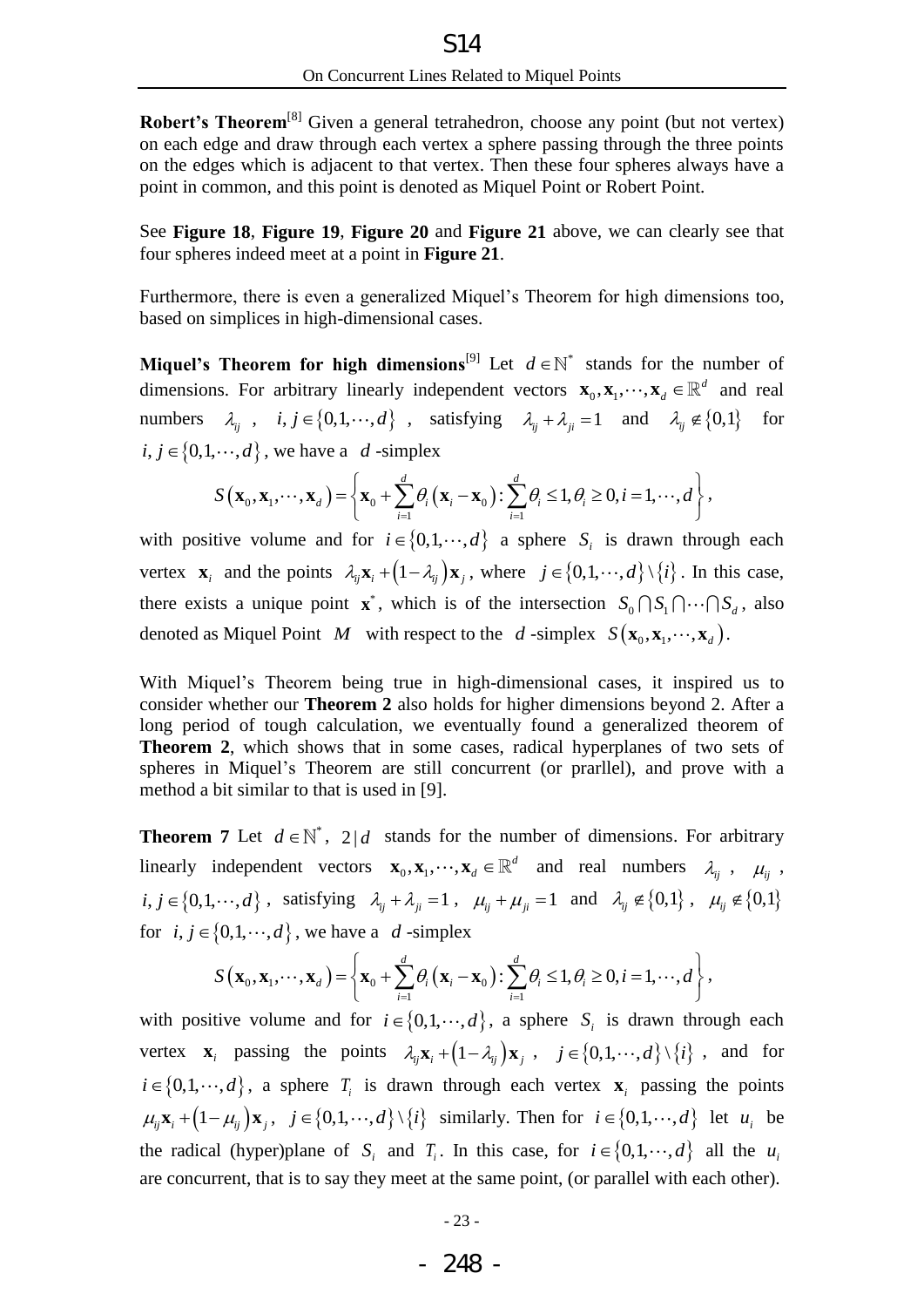**Proof** We denote the matrix

$$
\mathbf{A} = \begin{pmatrix} x_{01} & \cdots & x_{0d} & 1 \\ \vdots & \ddots & \vdots & \vdots \\ x_{(d-1)1} & \cdots & x_{(d-1)d} & 1 \\ x_{d1} & \cdots & x_{dd} & 1 \end{pmatrix}.
$$

Because  $\mathbf{x}_0, \dots, \mathbf{x}_d$  are linearly independent and d-simplex  $S(\mathbf{x}_0, \mathbf{x}_1, \dots, \mathbf{x}_d)$  has a positive volume, we can obtain  $\det A \neq 0$ . Denote  $A_{ij}$  as the cofactor of the element of the *i*-th row and *j*-th column in **A** for  $i, j \in \{1, \dots, d+1\}$ . Therefore  $\begin{pmatrix} A_{11} & \cdots & A_{1d} & A_{1(d+1)} \\ \vdots & \vdots & \vdots & \vdots \end{pmatrix}$ 

$$
\mathbf{A}^* = \begin{pmatrix} A_{11} & \cdots & A_{1d} & A_{1(d+1)} \\ \vdots & \ddots & \vdots & \vdots \\ A_{d1} & \cdots & A_{dd} & A_{d(d+1)} \\ A_{(d+1)1} & \cdots & A_{(d+1)d} & A_{(d+1)(d+1)} \end{pmatrix}.
$$

We denote  $\mathbf{y}_{ij} = \lambda_{ij} \mathbf{x}_i + (1 - \lambda_{ij}) \mathbf{x}_j$ ,  $\mathbf{z}_{ij} = \mu_{ij} \mathbf{x}_i + (1 - \mu_{ij}) \mathbf{x}_j$ , which represent the points on the  $d(d+1)/2$  edges of  $S(\mathbf{x}_0, \mathbf{x}_1, \dots, \mathbf{x}_d)$  which  $S_i$  and  $T_i$  passes. Because we have  $\lambda_{ij} + \lambda_{ji} = 1$ ,  $\mu_{ij} + \mu_{ji} = 1$ , we know that  $\mathbf{y}_{ij}$  and  $\mathbf{y}_{ji}$  represent the same point, and so do  $\mathbf{z}_{ij}$  and  $\mathbf{z}_{ji}$ , for  $i, j \in \{0, 1, \dots, d\}$ .

Noting that  $\mathbf{y}_{ii} = \lambda_{ii}\mathbf{x}_i + (1 - \lambda_{ii})\mathbf{x}_i = \mathbf{x}_i$ , then from **[Lemma 6](#page-9-0)** we can easily obtain that for  $i \in \{0, 1, \dots, d\}$ , the sphere  $S_i$  satisfies the equation

$$
\Delta_{i}(\mathbf{x}) = \begin{vmatrix} ||\mathbf{y}_{i0}||^{2} & \mathbf{y}'_{i0} & 1 \\ \vdots & \vdots & \vdots \\ ||\mathbf{y}_{id}||^{2} & \mathbf{y}'_{id} & 1 \\ ||\mathbf{x}||^{2} & \mathbf{x}' & 1 \end{vmatrix} = 0.
$$

where the determinant is for a  $(d+2) \times (d+2)$  one, the  $(i+1)$ -th row of which is  $\left(\left\Vert \mathbf{y}_{ii}\right\Vert^2 \quad \mathbf{y}_{ii}' \quad 1\right) = \left(\left\Vert \mathbf{x}_i\right\Vert^2 \quad \mathbf{x}_i' \quad 1\right),$  $\mathbf{y}_{ii} \parallel^2 \mathbf{y}_{ii}^{\prime} = 1$  =  $(\|\mathbf{x}_i\|^2 \mathbf{x}_i^{\prime} = 1)$ , representing a matrix of  $1 \times (d+2)$ .  $(\|\mathbf{y}_{ii}\| \mathbf{y}_{ii}^T - \mathbf{y}_{ii}^T) - (\|\mathbf{x}_i\| \mathbf{x}_i^T - \mathbf{y}_i^T)$ , representing a matrix of  $T \times (\mathbf{a}^T)$ <br>
Noting that  $\|\mathbf{y}_{ii}\|^2 = \lambda_{ii}^2 \|\mathbf{x}_i\|^2 + 2\lambda_{ii} (1 - \lambda_{ii}) (\mathbf{x}_i, \mathbf{x}_i) + (1 - \lambda_{ii})^2 \|\mathbf{x}_i\|^2$  $\mathbf{y} = (\|\mathbf{x}_i\|^2 \mathbf{x}'_i \mathbf{1}),$  representing a matrix of  $1 \times (d+2)$ .<br>  $\mathbf{y}_{ij} \|^2 = \lambda_{ij}^2 \|\mathbf{x}_i\|^2 + 2\lambda_{ij} (1 - \lambda_{ij})(\mathbf{x}_i, \mathbf{x}_j) + (1 - \lambda_{ij})^2 \|\mathbf{x}_j\|^2$ , then by applying the well-known transformation rules for determinants (subtracting  $\lambda_{ij}$  times the  $(i+1)$ -th row from the  $(j+1)$ -th row, and then divide the  $(j+1)$ -th row by  $(1 - \lambda_{ij})$ , for  $j \in \{0, 1, \dots, d\} \setminus \{i\}$ , we derive that  $\Delta_i(\mathbf{x}) = \Delta'_i(\mathbf{x}) \prod_{i=1}^{n} (1 - \lambda_{ik})$  $\mathbf{0}$ 1 *d*  $\lambda_i(\mathbf{x}) = \Delta_i'(\mathbf{x}) \prod_{k=0} (1 - \lambda_{ik})$  $\lambda$ .  $\Delta_i(\mathbf{x}) = \Delta'_i(\mathbf{x}) \prod_{k=0}^d (1 - \lambda_{ik}),$  where  $(\mathbf{x})$  $(1-\lambda_{i0})$  $(1-\lambda_{id})$  $\frac{1}{2}$  + 22  $\left(\mathbf{x} \times \mathbf{y}\right)$  + (1 - 2)  $\|\mathbf{x}\|^2$  $\mathbf{X}_0 \left\| \mathbf{x}_i \right\|^2 + 2 \lambda_{i0} \left\langle \mathbf{x}_i, \mathbf{x}_0 \right\rangle + \left(1 - \lambda_{i0}\right) \left\| \mathbf{x}_0 \right\|^2 \quad \mathbf{x}_0$  $\begin{array}{c} \n\vdots \\
\downarrow^2 + 2\lambda \quad (\mathbf{x} \cdot \mathbf{x}) + (1 - \lambda) \|\mathbf{x}\|^2\n\end{array}$ 2 we derive that  $\Delta_i(\mathbf{x}) = \Delta_i(\mathbf{x}) \prod_{k=0}$ <br>  $2\lambda_{i0} \langle \mathbf{x}_i, \mathbf{x}_0 \rangle + (1 - \lambda_{i0}) ||\mathbf{x}_0||^2 \mathbf{x}_0'$  1  $\vdots$  :  $\sum_{d} \langle \mathbf{x}_i, \mathbf{x}_d \rangle + (1 - \lambda_{id}) ||\mathbf{x}_d||^2 \mathbf{x}_d'$  1 1  $\mathbf{x}_i \left\| \mathbf{x}_i \right\|^2 + 2\lambda_{i0} \left\langle \mathbf{x}_i, \mathbf{x}_0 \right\rangle + \left(1 - \lambda_i \right)$  $\begin{aligned} \mathbf{y}'_i(\mathbf{x}) = \begin{vmatrix} -\lambda_{id} ||\mathbf{x}_i||^2 + 2\lambda_{id} \langle \mathbf{x}_i, \mathbf{x}_d \rangle + (1 - \lambda_{id}) ||\mathbf{x}_d||^2 & \mathbf{x}_d \end{vmatrix} \end{aligned}$  $d\} \setminus \{i\}$ , we derive that  $\Delta_i(\mathbf{x}) = \Delta'_i(\lambda_0 \|\mathbf{x}_i\|^2 + 2\lambda_{i0} \langle \mathbf{x}_i, \mathbf{x}_0 \rangle + (1 - \lambda_{i0}) \|\mathbf{x}_0\|^2$  $\mathcal{X}_{id} \left\| \mathbf{x}_i \right\|^2 + 2 \lambda_{id} \left\langle \mathbf{x}_i, \mathbf{x}_d \right\rangle + \left( 1 - \lambda_{id} \right) \left\| \mathbf{x}_d \right\|^2$  $\langle \cdot, d \rangle \setminus \{i\}$ , we derive that  $\Delta_i(\mathbf{x}) = \Delta'_i(\mathbf{x}) \Big|_{k=1}$ <br> $-\lambda_{i0} ||\mathbf{x}_i||^2 + 2\lambda_{i0} \langle \mathbf{x}_i, \mathbf{x}_0 \rangle + (1 - \lambda_{i0}) ||\mathbf{x}_0||^2 \mathbf{x}_0$  $\Delta_i'(\mathbf{x}) = \begin{bmatrix} -\lambda_{i0} \|\mathbf{x}_i\end{bmatrix}$  $-\lambda_{id} ||\mathbf{x}_i||^2 + 2\lambda_{id} \langle \mathbf{x}_i, \mathbf{x}_d \rangle + (1 - \lambda_{id}) ||\mathbf{x}_d||^2 \quad \mathbf{x}_d$  $\cdot$  $\langle \{t\} \rangle$ , we derive that  $\Delta_i(\mathbf{x}) = \Delta_i(\mathbf{x})$ <br> $\mathbf{x}_i \|^2 + 2\lambda_{i0} \langle \mathbf{x}_i, \mathbf{x}_0 \rangle + (1 - \lambda_{i0}) ||\mathbf{x}_0||^2$  **x x**  $\mathbf{x}_{i} \Vert^{2} + 2\lambda_{id} \left\langle \mathbf{x}_{i}, \mathbf{x}_{d} \right\rangle + (1 - \lambda_{id}) \left\| \mathbf{x}_{d} \right\|^{2} \quad \mathbf{x}_{i}$  $\mathbf{x}_{i} \cdot \mathbf{x}_{d}$  +  $(1 - \lambda_{id}) \|\mathbf{x}_{d}\|^{2}$   $\mathbf{x}_{d}'$  1<br> $\mathbf{x}\|^{2}$   $\mathbf{x}'$  1

## - 249 -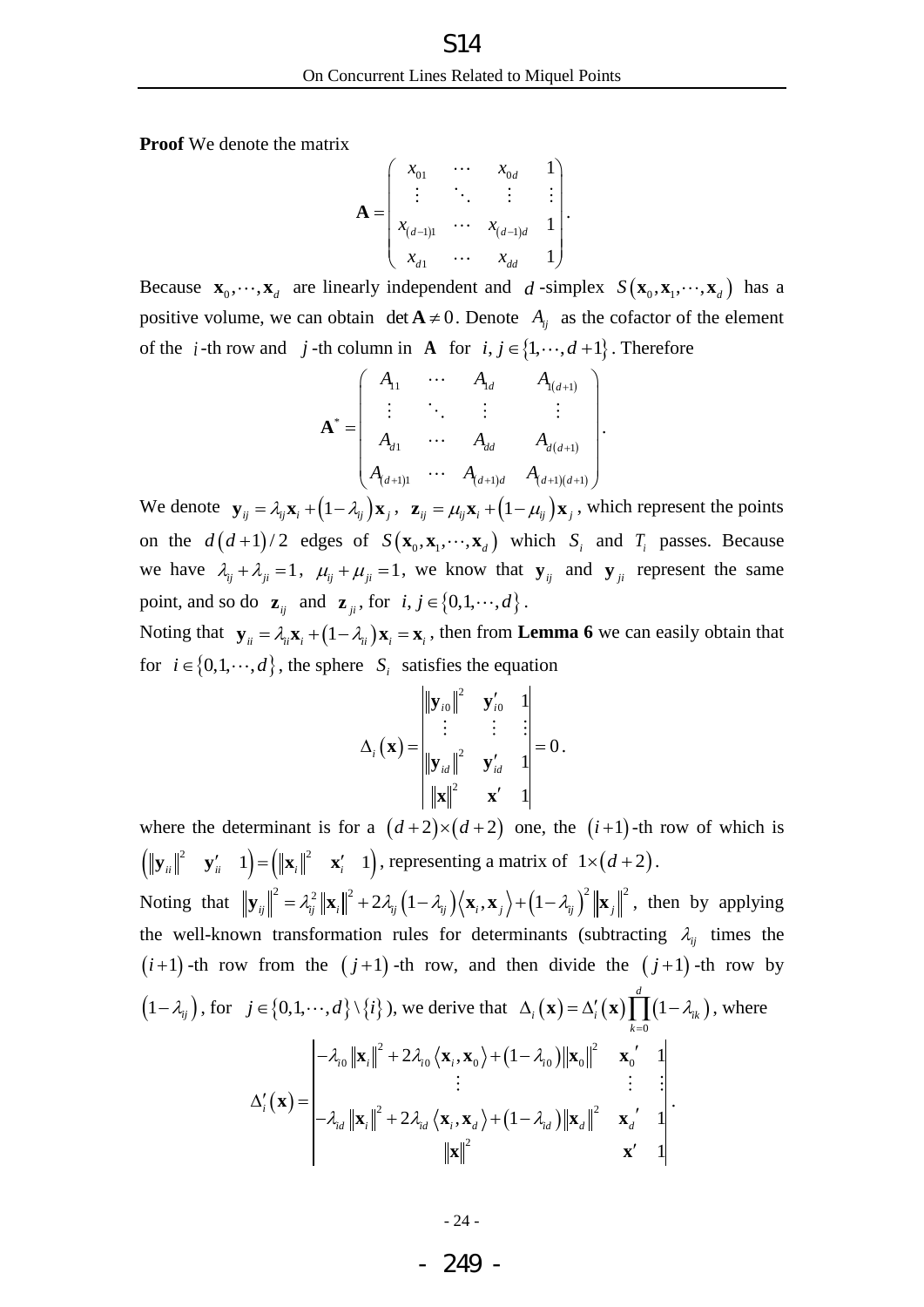Because  $\lambda_{ij} \notin \{0,1\}$  for  $i, j \in \{0,1,\dots,d\}$ ,  $\Delta_i(\mathbf{x}) = 0$  iff  $\Delta'_i(\mathbf{x}) = 0$ . Thus, the

sphere 
$$
S_i
$$
 satisfies the equation  
\n
$$
\begin{vmatrix}\n-\lambda_{i0} ||\mathbf{x}_i||^2 + 2\lambda_{i0} \langle \mathbf{x}_i, \mathbf{x}_0 \rangle + (1 - \lambda_{i0}) ||\mathbf{x}_0||^2 & \mathbf{x}_0' & 1 \\
\vdots & \vdots & \vdots & \vdots \\
-\lambda_{i,d} ||\mathbf{x}_i||^2 + 2\lambda_{i,d} \langle \mathbf{x}_i, \mathbf{x}_d \rangle + (1 - \lambda_{i,d}) ||\mathbf{x}_d||^2 & \mathbf{x}_d' & 1 \\
||\mathbf{x}||^2 & \mathbf{x}' & 1\n\end{vmatrix} = 0,
$$

in which the coefficient of  $\|\mathbf{x}\|^2$  happen to be  $\det \mathbf{A} \neq 0$ ,  $i \in \{0,1,\dots,d\}$ .

By substituting  $\lambda_{ij}$  with  $\mu_{ij}$  in the equation of  $S_i$ , we can get the equation of  $T_i$ , in which the coefficient of  $\|\mathbf{x}\|^2$  is still det **A**,  $i \in \{0, 1, \dots, d\}$ .

Thus, the equation of  $u_i$ , the radical (hyper)plane of  $S_i$  and  $T_i$  can be represented as

$$
\begin{vmatrix} (\mu_{i0} - \lambda_{i0}) \|\mathbf{x}_{i} - \mathbf{x}_{0}\|^{2} & \mathbf{x}_{0}^{\prime} & 1 \\ \vdots & \vdots & \vdots \\ (\mu_{id} - \lambda_{id}) \|\mathbf{x}_{i} - x_{d}\|^{2} & \mathbf{x}_{d}^{\prime} & 1 \\ 0 & \mathbf{x}^{\prime} & 1 \end{vmatrix} = 0,
$$

simply subtracting the equation of  $S_i$  from that of  $T_i$ , and applying the identity  $\|\mathbf{x}_{i}\|^{2} - 2\langle \mathbf{x}_{i}, \mathbf{x}_{0} \rangle + \|\mathbf{x}_{0}\|^{2} = \|\mathbf{x}_{i} - \mathbf{x}_{0}\|^{2}, i \in \{0, 1, \dots, d\}.$ 

Denote  $(\mu_{ij} - \lambda_{ij}) ||\mathbf{x}_i - \mathbf{x}_j||^2 = Q_{ij}$  for  $i, j \in \{0, 1, \dots, d\}$ , and after expanding the determinant the equation of  $u_i$  can be represented as

the equation of 
$$
u_i
$$
 can be represented as  
\n
$$
\left(Q_{i0} \cdots Q_{i(d-1)} Q_{id}\right) \begin{pmatrix}\nA_{11} & \cdots & A_{1d} & A_{i(d+1)} \\
\vdots & \ddots & \vdots & \vdots \\
A_{d1} & \cdots & A_{dd} & A_{d(d+1)} \\
\vdots & \ddots & \vdots & \vdots \\
A_{d+11} & \cdots & A_{d} & A_{d(d+1)} \\
\vdots & \ddots & \vdots & \vdots \\
A_{(d+1)1} & \cdots & A_{(d+1)d} & A_{(d+1)(d+1)}\n\end{pmatrix} \mathbf{x} = \mathbf{0},
$$

which is equivalent to  $(Q_{i0} \cdots Q_{i(d-1)} Q_{id}) \mathbf{A}^* \mathbf{x} = \mathbf{0}$ , for  $i \in \{0,1,\dots,d\}$ .

According to Lemma 9, 
$$
u_0, \dots, u_d
$$
 are concurrent (or parallel) iff  
\n
$$
\det \begin{pmatrix} (Q_{00} & \cdots & Q_{0(d-1)} & Q_{0d}) \mathbf{A}^* \\ \vdots & \vdots & \vdots \\ (Q_{d0} & \cdots & Q_{d(d-1)} & Q_{0d}) \mathbf{A}^* \end{pmatrix} = \det \begin{pmatrix} Q_{00} & \cdots & Q_{0d} \\ \vdots & \ddots & \vdots \\ Q_{d0} & \cdots & Q_{dd} \end{pmatrix} \mathbf{A}^*
$$
\n
$$
= \det \begin{pmatrix} Q_{00} & \cdots & Q_{0d} \\ \vdots & \ddots & \vdots \\ Q_{d0} & \cdots & Q_{dd} \end{pmatrix} \det \mathbf{A}^* = 0.
$$

Noting that  $\det \mathbf{A} \neq 0 \Rightarrow \det \mathbf{A}^* \neq 0$ , thus  $u_0, \dots, u_d$  are concurrent (or parallel) iff  $det \mathbf{Q} = 0$ , where

- 250 -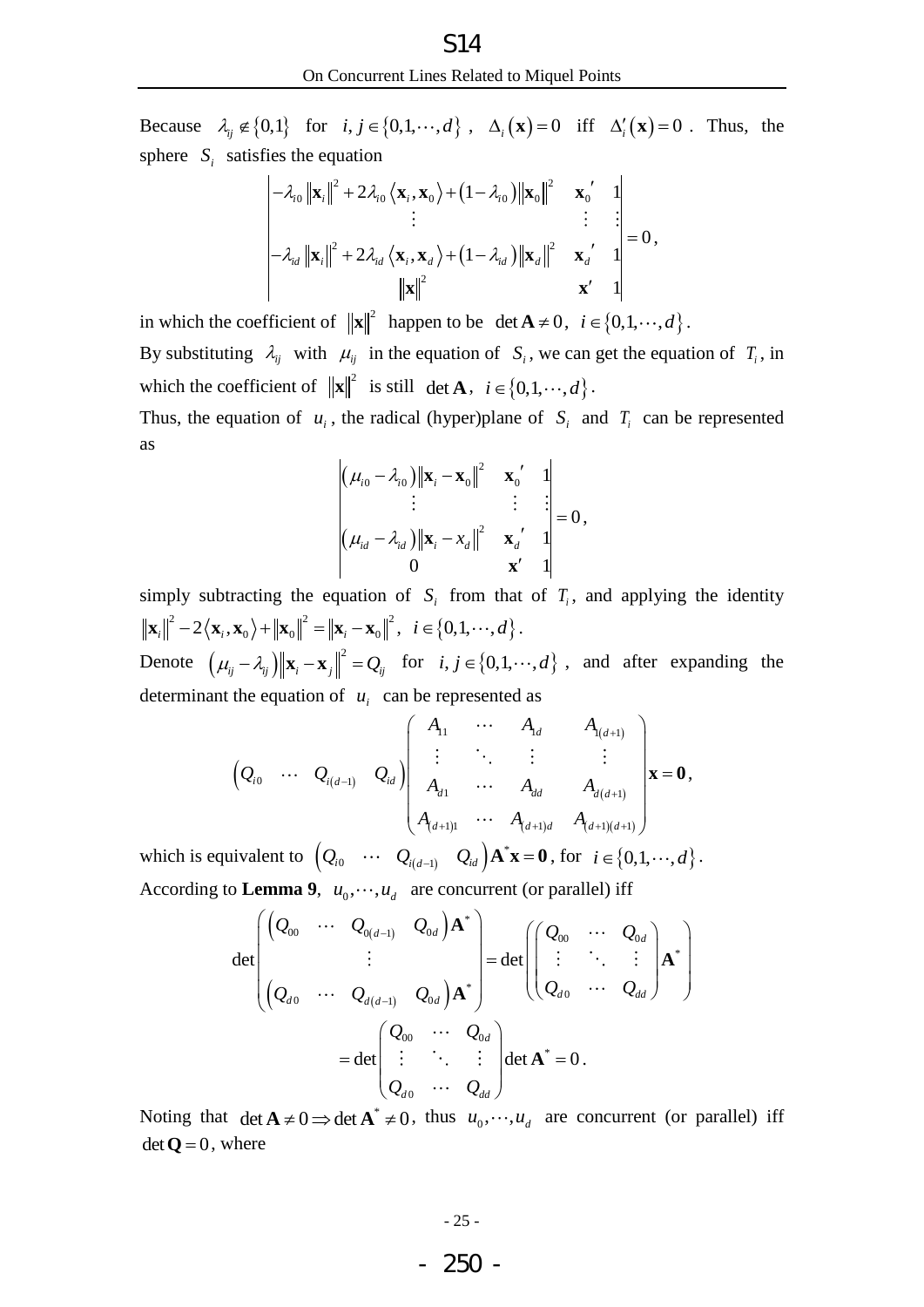On Concurrent Lines Related to Miguel Points  
\n
$$
\mathbf{Q} = \begin{pmatrix} Q_{00} & \cdots & Q_{0d} \\ \vdots & \ddots & \vdots \\ Q_{d0} & \cdots & Q_{dd} \end{pmatrix} = \begin{pmatrix} 0 & Q_{01} & \cdots & Q_{0(d-1)} & Q_{0d} \\ -Q_{01} & 0 & \cdots & Q_{1(d-1)} & Q_{1d} \\ \vdots & \vdots & \ddots & \vdots & \vdots \\ -Q_{0(d-1)} & -Q_{1(d-1)} & \cdots & 0 & Q_{(d-1)d} \\ -Q_{0d} & -Q_{1d} & \cdots & -Q_{(d-1)d} & 0 \end{pmatrix}.
$$

is a skey-symmetric matrix, because  $Q_{ij} = (\mu_{ij} - \lambda_{ij}) ||\mathbf{x}_i - \mathbf{x}_j||^2 = -Q_{ij}$ ,  $Q_{ii} = 0$  for all  $i, j \in \{0, 1, \dots, d\}$ .

Therefore, when conditioned 
$$
d \in \mathbb{N}^*
$$
,  $2 | d$ , we have  
\n
$$
\det \mathbf{Q} = \det \mathbf{Q}' = \det (-\mathbf{Q}) = (-1)^{d+1} \det \mathbf{Q} = -\det \mathbf{Q} = 0,
$$

and thus we can conclude that  $u_0$ ,  $\cdots$ ,  $u_d$  are concurrent (or parallel) no matter what  $\lambda_{ij}$ ,  $\mu_{ij}$ , where  $i, j \in \{0, 1, \dots, d\}$ , exactly are. So we have done.

<span id="page-28-0"></span>**Theorem 8** Given the same condition in **[Theorem 7](#page-25-0)** except  $2/d$ , we have that  $u_0$ ,  $\dots$ ,  $u_d$  pass the same point (or parallel) iff

$$
\sum_{\sigma \in S_{2n}} \operatorname{sgn}(\sigma) \prod_{i=1}^n Q_{\sigma(2i-1)\sigma(2i)} = 0,
$$

where  $n = \frac{d+1}{1}$ 2  $n = \frac{d}{ }$  $=\frac{d+1}{2}, \left( \mu_{ij} - \lambda_{ij} \right) ||\mathbf{x}_{i} - \mathbf{x}_{j}||^{2} = Q_{ij}$  for  $i, j \in \{0, 1, \dots, d\}$ , and  $S_{2n}$  is a set including all the permutations of  $(1, 2, \dots, 2n)$ .

**Proof** Similarly,  $u_0, \dots, u_d$  pass the same point (or parallel) iff  $det \mathbf{Q} = 0$ . According to **[Lemma 11](#page-10-0)**,  $\det Q = p f^2 Q = 0$ , thus we obtain

$$
\text{pf } \mathbf{Q} = \frac{1}{2^n n!} \sum_{\sigma \in S_{2n}} \text{sgn}(\sigma) \prod_{i=1}^n Q_{\sigma(2i-1)\sigma(2i)} = 0,
$$

which is equivalent to what needs to be proved.  $\Box$ 

<span id="page-28-1"></span>**Corollary 4** Given the same condition in **[Theorem 8](#page-28-0)**, if  $u_0, \dots, u_d$  pass the same point, then there exists a line  $l$  such that  $u_0, \dots, u_d$  all pass  $l$ .

**Proof** Similarly,  $u_0, \dots, u_d$  pass the same point only if  $det \mathbf{Q} = 0$ .

According to **[Lemma 12](#page-10-1)**, we obtain that  $2 | rank(Q)$ . Because  $det Q = 0$ , therefore rank  $(Q) < d+1$ . Adding that  $2|(d+1)$ , we can derive that rank  $(Q) \leq d-1$ .

rank  $(Q) < d+1$ . Adding that  $2|(d+1)$ , we can derive that rank  $(Q) \le d-1$ .<br>Noting that  $|A^*| \ne 0 \Rightarrow \text{rank}(QA^*) = \text{rank}(Q) \le d+1$ , and according to **[Lemma 10](#page-10-2)** that there exists a line  $l$  such that  $u_0, \dots, u_d$  all pass  $l$ .

The case that  $d=3$  is quite interesting, for 3-dimesional world is what we can imagine and the case  $d=3$  is rather astonishing for the four plane all pass the same line as long as the condition is satisfied to make them meet at a point.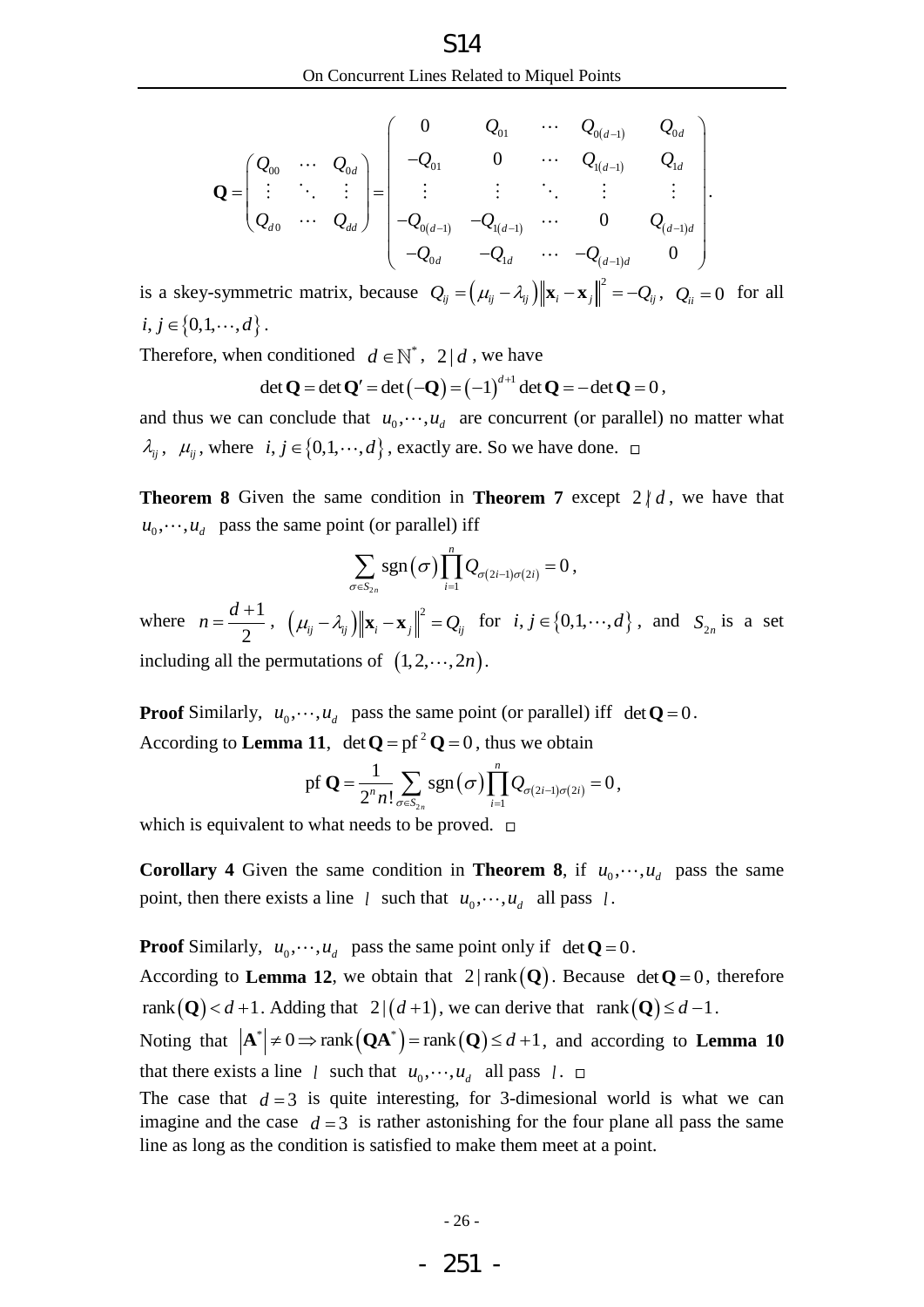**[Figure 22](#page-29-0)** below shows the spheres and the Tetrahedron (although mostly hidden by the spheres). and **[Figure 23](#page-29-1)** below shows that the four planes pass the same line.



<span id="page-29-0"></span>

**Figure 23** A far viewpoint to see that four radical planes are indeed meet at one line

<span id="page-29-1"></span>In conclusion, we put forward the following corollary, directly derived by assuming  $d = 3$  in **[Corollary 4](#page-28-1)**.

**Corollary 5** Given a tetrahedron  $A_1A_2A_3A_4$ , and points  $D_{ij}$ ,  $E_{ij}$  are on the edges  $A_iA_j$ , where  $i, j \in \{1,2,3,4\}$ ,  $i < j$ . For each  $i \in \{1,2,3,4\}$ , a sphere  $S_i$  was drawn through  $A_i$  and  $D_{ij}$  (or  $D_{ji}$ ),  $j \in \{1, 2, 3, 4\} \setminus \{i\}$ . So are spheres  $T_i$ ,  $i \in \{1, 2, 3, 4\}$ constructed, with respect to  $E_{ij}$ ,  $i, j \in \{1, 2, 3, 4\}$ ,  $i < j$ . Let  $u_i$  be the radical plane of  $S_i$  and  $T_i$ ,  $i \in \{1, 2, 3, 4\}$ , and then  $u_1, u_2, u_3, u_4$  meet at a same point iff  $\overline{D_{12}E_{12}}\cdot\overline{A_1A_2}\cdot\overline{D_{34}E_{34}}\cdot\overline{A_3A_4} + \overline{D_{14}E_{14}}\cdot\overline{A_1A_4}\cdot\overline{D_{23}E_{23}}\cdot\overline{A_2A_3}$ 

$$
-D_{13}E_{13} \cdot A_1A_3 \cdot D_{24}E_{24} \cdot A_2A_4 + D_{14}E_{14} \cdot A_1A_4 \cdot D_{23}E_{23} \cdot A_2A_4 - D_{13}E_{13} \cdot A_1A_3 \cdot D_{24}E_{24} \cdot A_2A_4 = 0,
$$

and if this condition is satisfied,  $u_1, u_2, u_3, u_4$  all pass the same line.